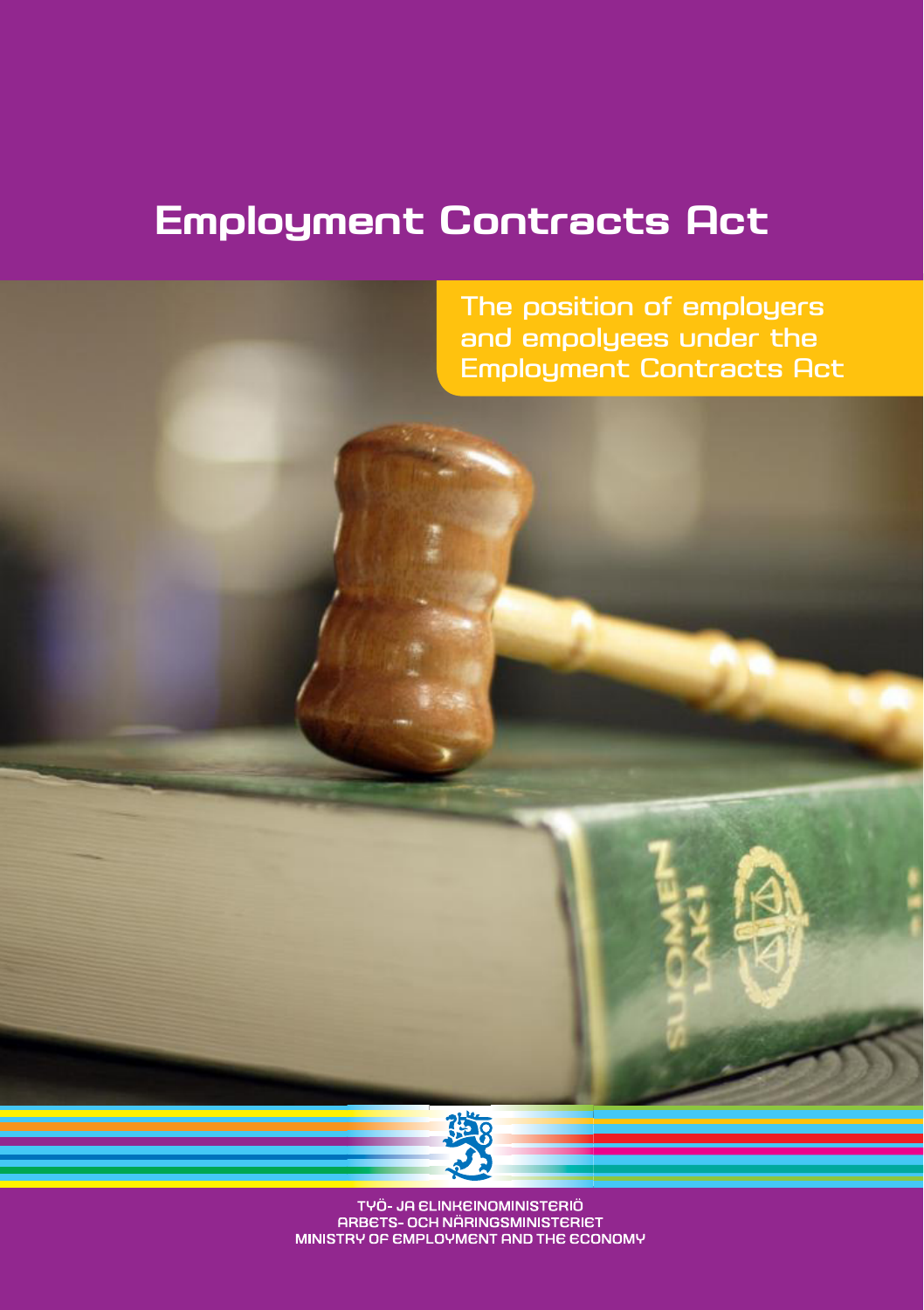# Contents

| 1  |                                                                      | $\overline{4}$ |
|----|----------------------------------------------------------------------|----------------|
| 2  |                                                                      | 6              |
|    |                                                                      | 6              |
|    |                                                                      | 8              |
|    |                                                                      | 10             |
| З  |                                                                      | 12             |
|    |                                                                      | 12             |
|    |                                                                      | 13             |
|    |                                                                      | 14             |
|    |                                                                      | 18             |
|    |                                                                      | 20             |
|    | The employee's right to receive pay in the event of                  |                |
|    |                                                                      | 22             |
| 4  |                                                                      | 23             |
|    |                                                                      | 23             |
|    |                                                                      | 23             |
|    |                                                                      | 24             |
|    | Prohibition on divulging confidential business and trade information | 24             |
|    |                                                                      | 25             |
| 5. |                                                                      | 27             |
|    | Generally applicable collective agreement determining                |                |
|    |                                                                      | 28             |
| 6  |                                                                      | 29             |
|    |                                                                      | 30             |
|    |                                                                      | 33             |
|    |                                                                      | 35             |
|    |                                                                      | 36             |
|    |                                                                      | 37             |

| 8 |                                                              | 39 |
|---|--------------------------------------------------------------|----|
|   |                                                              | 40 |
|   | Termination of an indefinitely valid employment contract     | 41 |
|   | Grounds for the termination of an employment contract        | 41 |
|   |                                                              | 45 |
|   |                                                              | 46 |
|   |                                                              | 47 |
|   |                                                              | 48 |
|   |                                                              | 49 |
|   | Consequences of groundless termination of                    |    |
|   |                                                              | 49 |
| 9 |                                                              | 51 |
|   |                                                              |    |
|   |                                                              |    |
|   | 12 The employer's responsibility when illegal foreign labour |    |
|   |                                                              |    |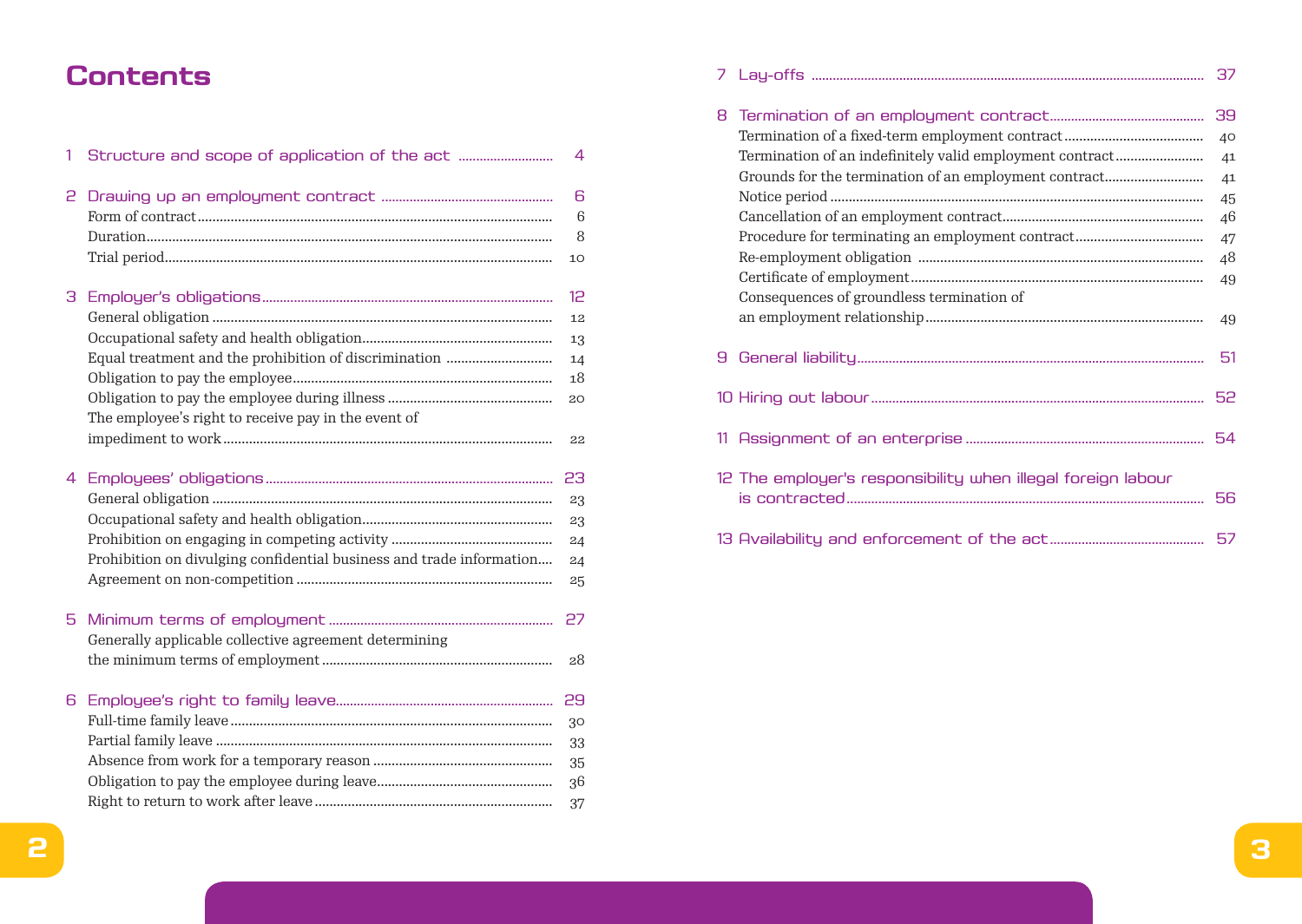# **1 Structure and Scope of Application of the Act**

The Employment Contracts Act lays down fundamental legal provisions concerning working life in Finland. It applies to the majority of employment relationships, regardless of the nature of the work in question. If the constituent elements defining an employment relationship, as laid down in the Employment Contracts Act are satisfied, other labour legislation also becomes applicable. Provisions on young people's employment relationships are laid down in the Young Workers' Act.

## **Structure**

The Employment Contracts Act contains provisions on

- $\bullet$  how to draw up an employment contract
- $\bullet$  the obligations of employers and employees
- determination of the minimum terms of an employment relationship  $\bullet$
- $\bullet$  the employee's right to family leave
- lay-offs of employees  $\bullet$
- $\bullet$  termination of an employment contract (including notice periods, grounds for notice and cancellation, and the procedure for terminating an employment contract)
- **u** liability
- invalid and unreasonable contract terms
- employment contracts of an international nature and  $\bullet$
- $\bullet$  the status of employee representatives.

# Peremptory Nature of the Act

The Act is basically of a peremptory, i.e. obligatory, nature. In an employment contract, the employer and the employee can agree otherwise only on provisions which include specific mention of a right to conclude a contract. In addition, national employer and employee organisations may, in collective agreements, agree to deviate from the Act in some issues. On the basis of the Act's provisions on the general applicability of collective agreements and the Collective Agreements Act, the regulations set out in collective agreements must be observed by those employers who are bound by the collective agreement.

# Scope of Application

The Act applies to the legal relationship between an employer and an employee if the work is performed for an employer under the employer's direction and supervision and in return for pay or other compensation.

The Act's provisions apply to *employment relationships*. The constituent elements of an employment relationship are:

#### the contract element

Work is performed on the basis of a specific contract jointly entered into by an employer and an employee, or at least on the mutual understanding that an employee works for an employer. The employee is bound by the employment contract to perform the work *personally*.

#### the work element

An employment contract can be made in regard to any kind of work, except for criminal activities or activities which violate fair employment practices. In an employment relationship, work is performed *for gain*.

#### the remuneration element

Remuneration for work can be paid in, for example, money, goods, fringe benefits or gaining of experience, and it has to have financial value. The Employment Contracts Act contains provisions on the payment of remuneration for work. *Minimum pay* is, in practice, determined by the collective agreement of the branch in question.

#### $\bullet$  the element of direction and supervision

In an employment relationship, an employee agrees to work under the direction and supervision of an employer and to follow the orders which the employer, within his competence, gives for the work. On the basis of the right to direct and supervise, the employer may determine how, when and where the work is performed. The employer also has the right to supervise both the performance of the work and the quality of the result. In an employment relationship, the employee is *dependent* on the employer.

Application of the Employment Contracts Act and other labour legislation requires that all the above-mentioned elements are present simultaneously.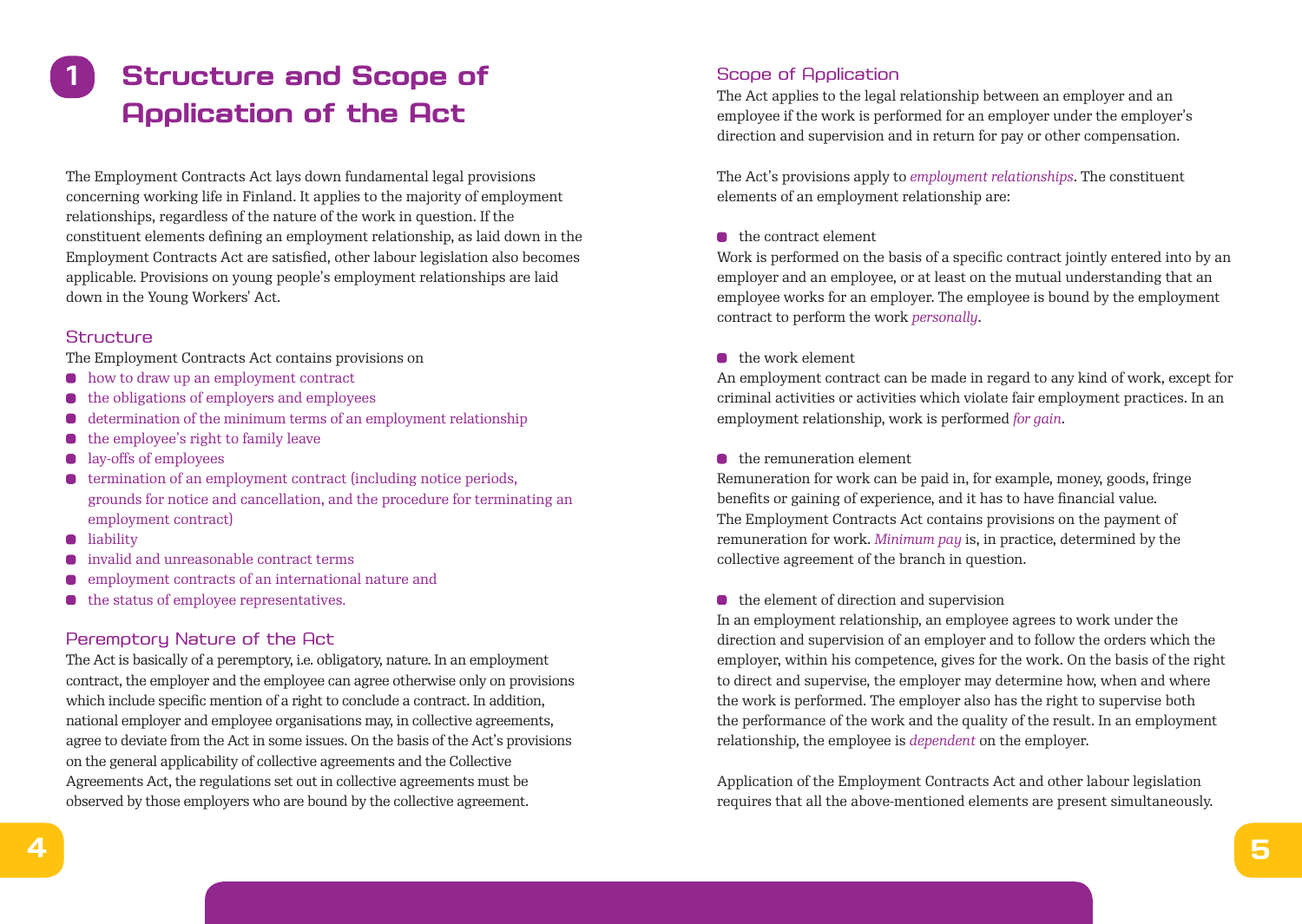In determining whether this is so, *overall discretion* is applied, taking into account the purpose of the contracting parties, the title of the contract, the terms agreed on in the employment contract and the actual working conditions.

The Act's provisions on employment relationships are of a *peremptory nature*. If a working relationship contains the constituent elements of an employment relationship, neither the parties to the employment contract or the collective agreement parties can validly agree not to apply the Employment Contracts Act.

The Employment Contracts Act does *not apply* to:

- 1. those employment relationships or service obligations that are subject to public law (e.g. central and local government posts)
- 2. ordinary voluntary non-vocational activities, for example in sports clubs, youth associations, parishes and patient associations,
- 3. contracts for work to be performed that are governed by separate provisions in the law. For example, the Act does not apply to seamen, family carers referred to in the Family Carers Act, or informal carers referred to in the Act on Support for Informal Care. In addition, the Act on the Public Employment Service and the Unemployment Security Act contain provisions on traineeships, which are not employment relationships, and on coaching for working life. Neither is work done under work experience programmes in an employment relationship.

# **2 Drawing up an Employment Contract**

# Form of Contract

The employment contract is a legal act which is *not subject to formal requirements*. It may be oral, written or electronic. It can also arise tacitly, when an employer allows an employee to work for him.

### Information on the Terms of Employment

Besides its provisions on the form of the employment contract, the Act also states that the employer must present the employee with *written information* on the principal terms of employment applied to the employment relationship. The information must be presented without a specific request from the employee in all

- $\bullet$  employment relationships intended to be valid for a minimum of one month, and
- indefinitely valid employment relationships, and
- fixed-term employment contracts of less than one month which have been concluded repeatedly with the same basic terms of employment, (e.g. repeated short-term employment relationships of hired employees).

Temporary agency workers are entitled to receive, upon their request, a written information even when their employment relationship continues for less than a month.

The employer must provide the information by the end of the first pay period, or at the latest within one month from the beginning of the first employment relationship. The employer may fulfil the obligation to present information by giving the employee one or more relevant documents, or by referring to the Act or collective agreement applicable to the contractual relationship. Information on those terms of employment, which have already been agreed on in a written employment contract need not be presented again.

# Information to be Presented

The information must include at least the following principle terms of employment:

- $\bullet$  the date of commencement of the work.
- $\bullet$  the duration of the employment contract and the justification for a fixedterm employment relationship,
- $\bullet$  the trial period,
- the place where the work is to be performed,  $\bullet$
- $\bullet$  the employee's principle duties,
- $\bullet$  the grounds for the determination of pay or other remuneration, and the pay period,
- $\bullet$  the regular working hours,
- the manner of determining annual holiday and the period of notice, and
- **6 7** the collective agreement applicable to the work.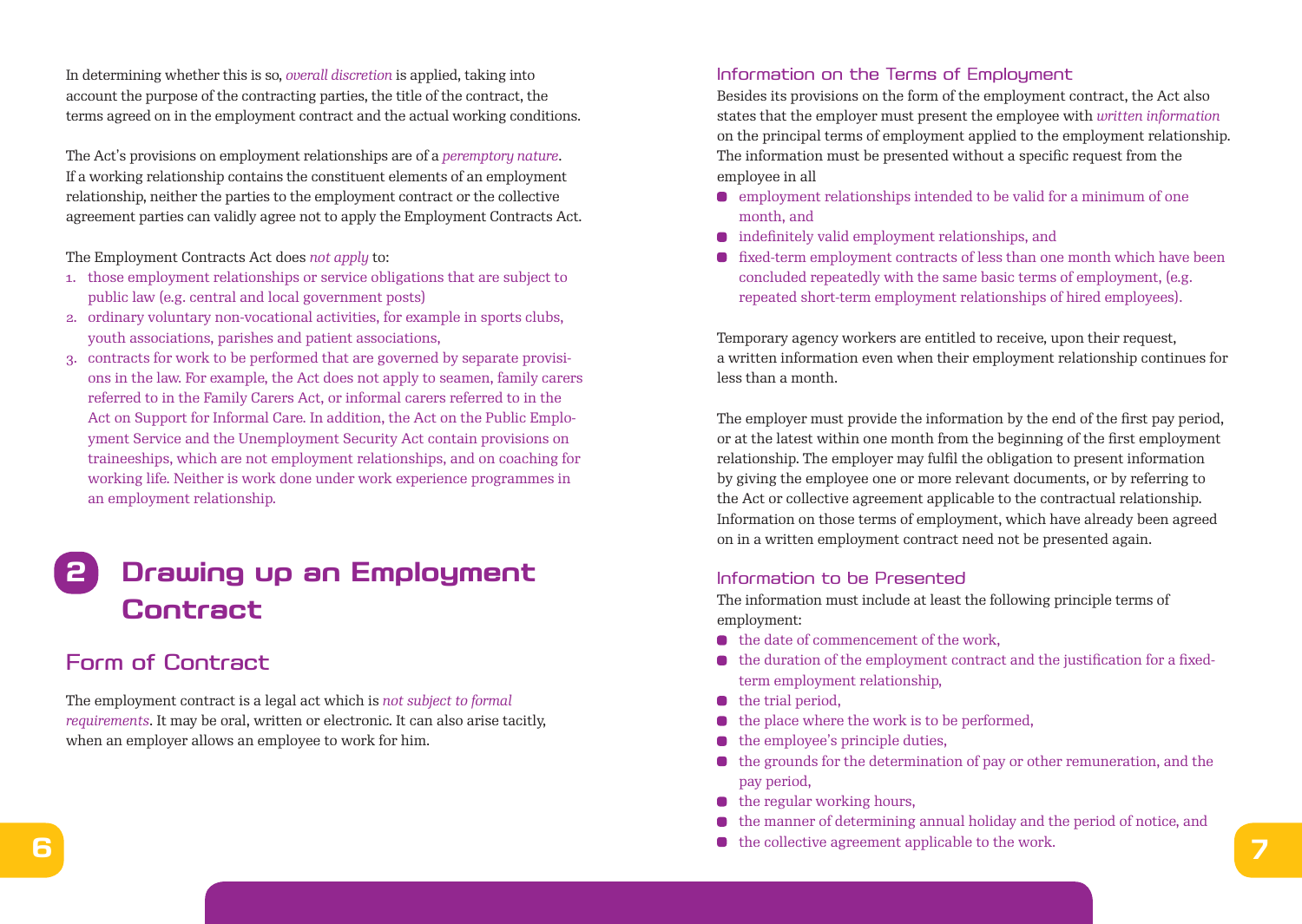In addition, the Act includes a special provision concerning the information to be presented in the case of work, which is performed abroad and lasts for a minimum of one month.

If the terms of employment change during the employment relationship, the employer must present information on these changes by the end of the following pay period.

If an employer or its representative intentionally or through negligence commits a breach of the obligation to provide an employee with written information on the principal terms of work a fine shall be imposed on the employer for violation of the Employment Contracts Act.

# Duration

The employment contract can be either *fixed-term* or *valid indefinitely*. The agreed duration becomes significant especially at the end of the employment relationship. A fixed-term contract is terminated at the end of an agreed working period or after an agreed, specific piece of work has been concluded. No special legal act of termination is needed. By contrast, an indefinitely valid employment contract can be terminated only on legal grounds and through a legal procedure. If a fixed-term contract states that it is to be subject to termination by either party, it can be cancelled or notice of termination given in the manner provided by the Act. This may be done on the initiative of either of the contracting parties before the agreed contract period ends. In such cases the employer must observe the provisions on the grounds for notice.

#### Justification for a Fixed-Term Contract

Employment contracts are usually valid indefinitely. Contracts can be made fixed-term on the initiative of the employer only for a *justified reason*. The provision does not prevent the contracting parties from making a fixed-term contract in cases referred to in the Act if working life needs so require. Fixedterm employment contracts cannot, however, be used to evade the provisions on protection against unilateral termination.

The employment contract can be made fixed-term on the basis of the nature of the work, the fact that the employee works as a substitute or trainee, or for another comparable reason. It can also be made fixed-term for some other reason related to the work or the operation of the enterprise. The reason may be, for example, that the *work* or work entity which has been done is separately *specified* and done only once during the operation of the enterprise, or requires special skills. A valid reason can also be that a specific order is being prepared or delivered, or that the work was required to cope with some other kind of peak period. These grounds are valid only if the employer is not able to have the work done by permanent employees. A fixed-term employment contract can also be drawn up for *seasonal work*. However, if an employer successfully hires an employee to perform a specific job, and the employment lasts for e.g. nine or ten months a year, there is no justification for the employer drawing up fixed-term employment contracts.

A fixed-term employment contract may be made with a *substitute* employee for the period of absence of a permanent employee. The duties of the substitute must be specified. However, the duties of the temporarily absent employee do not have to be performed by the substitute but can instead be redistributed by making different internal arrangements.

## Prohibition to use consecutive fixed-term contracts and restrictions on consecutive fixed-term contracts

Fixed-term contracts one on another are illegal when drawn up for the same job repeatedly and consecutively between the same parties without the justified reason referred to in legislation. *Each* fixed-term employment contract has to be drawn up for a justified reason. The employer may not try to evade the protection provided by indefinitely valid employment contracts by using consecutive fixed-term contracts. If the employer's need for labour is considered to be permanent, there is no justification for consecutive fixed-term contracts for the same work.

Employers are not allowed to conclude consecutive fixed-term contracts with different employees if the job requires permanent labour. The assessment of whether or not fixed-term contracts are appropriate for the job takes into account not only each fixed-term contract individually but also the employer's use of labour for the job in general. If the number of repeated fixed-term contracts, signed either consecutively or frequently, or the combined length of the fixed-term contracts implies that the labour requirement for a job has become permanent, the use of fixed-term contracts for the job is no longer allowed.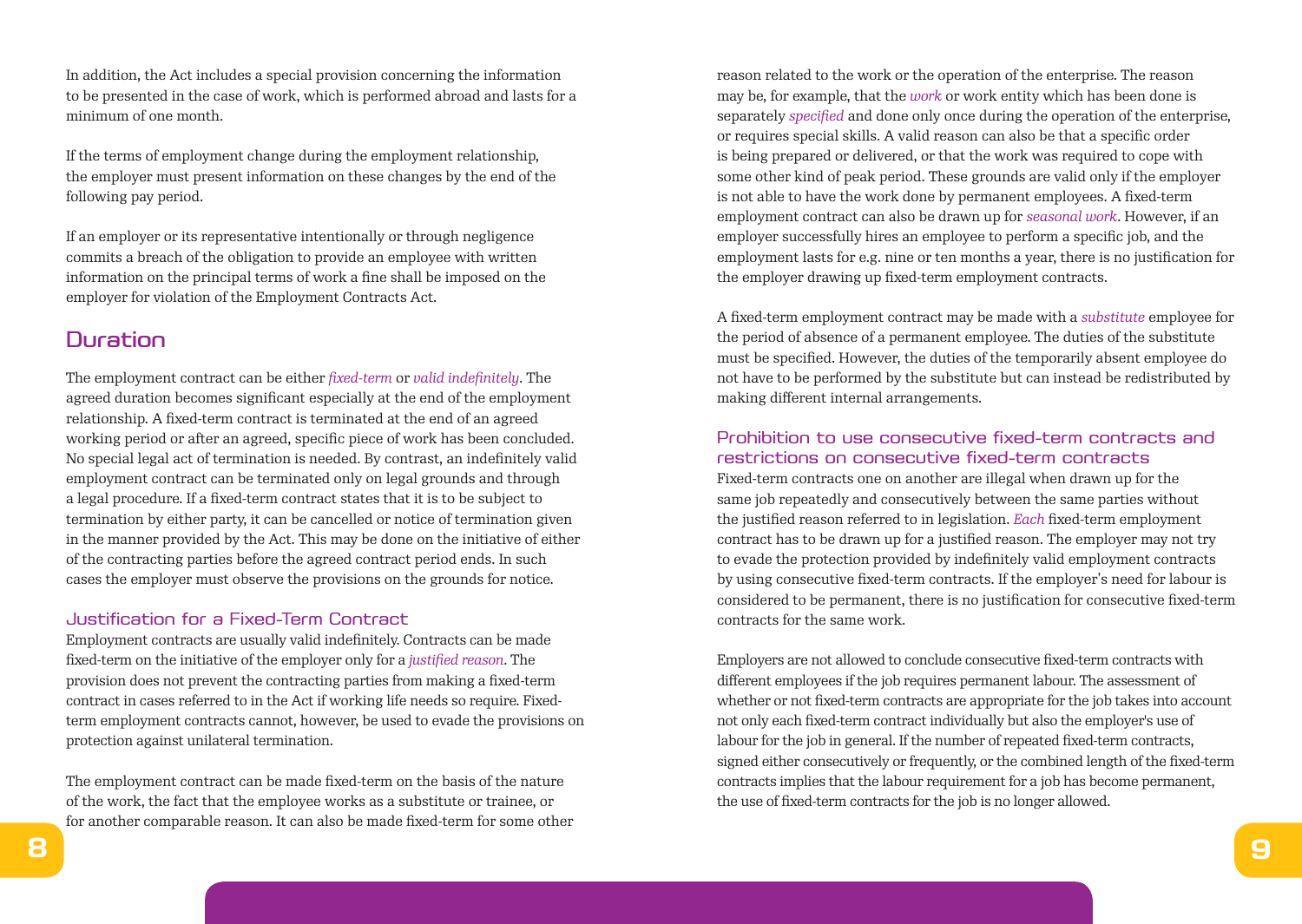Consecutive fixed-term contracts which are concluded *without a justified reason* are considered to be valid indefinitely. If unjustified consecutive fixed-term employment contracts are made, the contractual relationship is considered to be valid for an indefinite period starting from the first time the contract lacked the justified reason.

If a dispute arises over the duration of a contract, *the burden of proof* lies with the party appealing to the fixed-term nature of the contract, in practice, this is generally the employer. In such a case, the party must prove that the contracting parties have made a fixed-term contract and that there is justified reason for it.

# Trial Period

## Purpose

The purpose of a trial period is to give both parties to the employment contract a chance to see whether the contract meets all the preconditions set for it. The trial period starts the moment the work is begun and allows the employer to find out whether the employee has the professional skills needed and is suitable for the work and the working community. The employee, on the other hand, gets a chance to assess whether the duties and the working conditions match the contract. If the employer or the employee decides that the employment contract does not meet his/her expectations, the contract may be cancelled on the basis of the trial period. The consequences are immediate and no grounds for cancellation or termination are needed.

## **Agreement**

The trial period has to be agreed on *specifically* in an employment contract or a collective agreement. The trial period provision of a collective agreement can be applied to an individual employment relationship only if the employer informs the employee of the application of this provision at the time the contract is made. The burden of proof lies with the contracting party wishing to terminate the contract on the basis of the trial period.

## Period of Time

As a rule, the trial period must be at the *beginning of the employment relationship*. If the same contracting parties enter into several consecutive employment contracts for the same or almost the same work, the trial period term cannot be repeated after the first contract. The trial period can apply to consecutive contracts only if there is an actual need for doing so because of a change in the duties or status of the employee, or in the personal situation of either of the contracting parties.

If the duties and/or the status of the employee change significantly during the employment relationship, the employer and the employee can also agree to have a trial period *during the employment relationship*. In such a case, however, the trial period applies only to the changed terms of the employment contract, not the contract as a whole. An employment contract may not be terminated on the basis of such a trial-period condition. For the employer to invoke the trial-period clause, the employer must offer to the employee his/her previous duties instead.

## **Duration**

The *maximum duration* of the trial period is usually four months. If a fixed-term employment relationship is shorter than eight months, the trial period may not exceed 50 per cent of the duration of the employment period. If an employer provides an employee specific, work-related training that includes theory and practical skills, is more demanding than regular orientation, and lasts for a continuous period of over four months, the trial period cannot exceed six months. If the contracting parties have agreed on a trial period which exceeds the maximum duration, this contract clause is void in so far as the period exceeding the maximum duration is concerned. If a person is hired for a user enterprise for the same or similar duties after the temporary agency work ends, the time during which the employee was assigned for that enterprise's use will be deducted from the maximum trial period for that employer.

## Termination of a Contract on the Basis of the Trial Period

During the trial period, both the employer and the employee have the right to cancel the employment contract without having to satisfy the prescribed grounds for termination otherwise applied to the termination of an employment contract. The employment contract may be cancelled with effect from the end of the working day or shift during which the cancellation notice is brought to the attention of the other contracting party.

The cancellation of an employment contract on the basis of the trial period may not be based on *discriminatory* grounds, or on grounds which are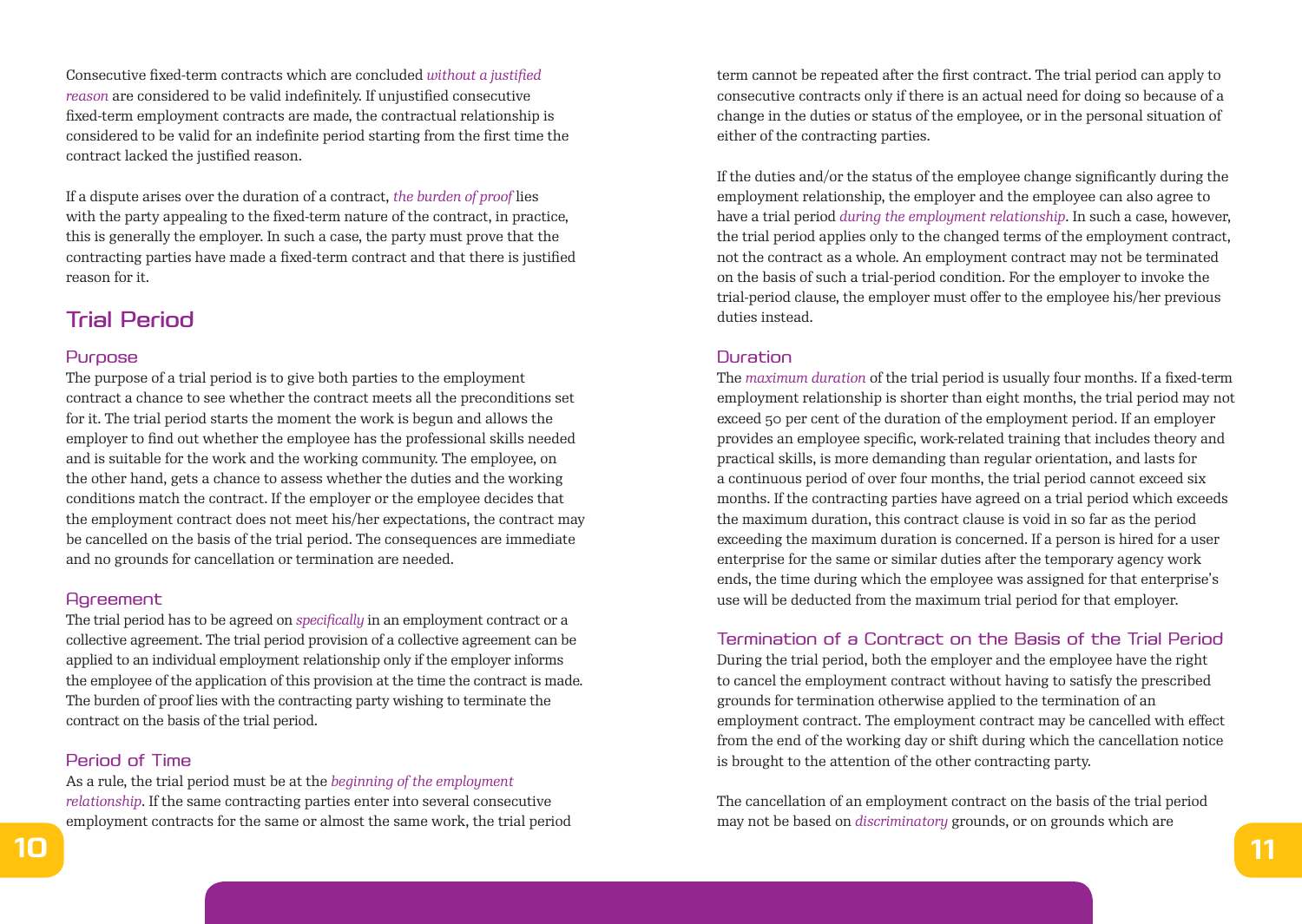*otherwise irrelevant* with regard to the purpose of the trial period. The employer may cancel an employment contract only for a reason concerning the employee or his/her performance, on the basis of which the employer deems that the employment contract does not meet his requirements.

# **3 Employer's Obligations**

# General Obligation

The employer must, in all respects, work to *improve* employer/employee relations and relations among the employees. The employer must take all necessary steps to create a good and confidential working environment and smoothly functioning cooperation among the entire working community. Cooperation and job satisfaction in a working community will succeed only if all employees are *treated equally*.

The employer must make sure that the employees are able to *perform their work* even when changes are made to the operations, the work to be carried out or the working methods of the enterprise. In order to maintain and improve employee competence, the employer is expected to make sure that employees are provided with all the guidance necessary for them to perform their duties.

In addition, the employer has an obligation to *strive to further the development opportunities of employees* so that they can advance in their careers according to their abilities. In order to do so, the employer must, on the one hand, aim to make sure that employees have the skills needed for the work, and, on the other, try to provide employees with opportunities to advance in their careers in accordance with their skills and abilities in a way that will also enable them to perform more demanding work with more responsibility.

The Act's provisions on the general obligation of the employer are presented as objectives. They are an expression of the employee's loyalty obligation to be applied in employment relationships. The provisions also mean that the interests of the employee must be taken into account. Violation of the general obligation does not by itself cause the employer liability but it does become

significant when the nature and fulfilment of the employer's other obligations are assessed.

# Occupational Safety and Health Obligation

An employer must ensure safety and health in the workplace in order to protect employees from accidents and health hazards, as provided by the Occupational Safety and Health Act and the provisions issued under it. When the employer has work carried out, it is required that he pay close attention to everything that is reasonably necessary, taking into account the nature and conditions of the work and the age, sex, occupational skill and other qualifications of the employee, to protect the employee from industrial accidents and diseases arising from the work. The employer must also ensure employees' *mental health* in the workplace when making decisions on working conditions or the organisation of the work. The employer also has an obligation to try to *improve working conditions* with the aim of achieving a higher standard of occupational safety and health.

#### Special Protection of Pregnant Employees

The employer has a special obligation to ensure the safety and health of pregnant employees in the workplace. If the duties or working conditions of the employee endanger the development of the foetus or the health of the employee, the employer must try to eliminate this hazard from the work environment. If this is not possible, consideration must be given to transferring the employee to other duties. If the employer can offer the employee other duties suitable for her in terms of her working capacity and skills, the employee must be transferred to these duties for the remaining period of the pregnancy. If, taking due account of the health of the employee, the employer cannot offer her a transfer to other duties, the employee is entitled to special maternity leave until her right to maternity allowance begins, as provided by the Sickness Insurance Act. During the special maternity leave, the employee is entitled to the daily allowance referred to in the Sickness Insurance Act.

#### Contractual Liability

The occupational safety and health obligation based on the Employment Contracts Act is a contractual obligation. Violation or omission of the obligation will lead to *liability* for loss and damage, as provided by the Employment Contracts Act.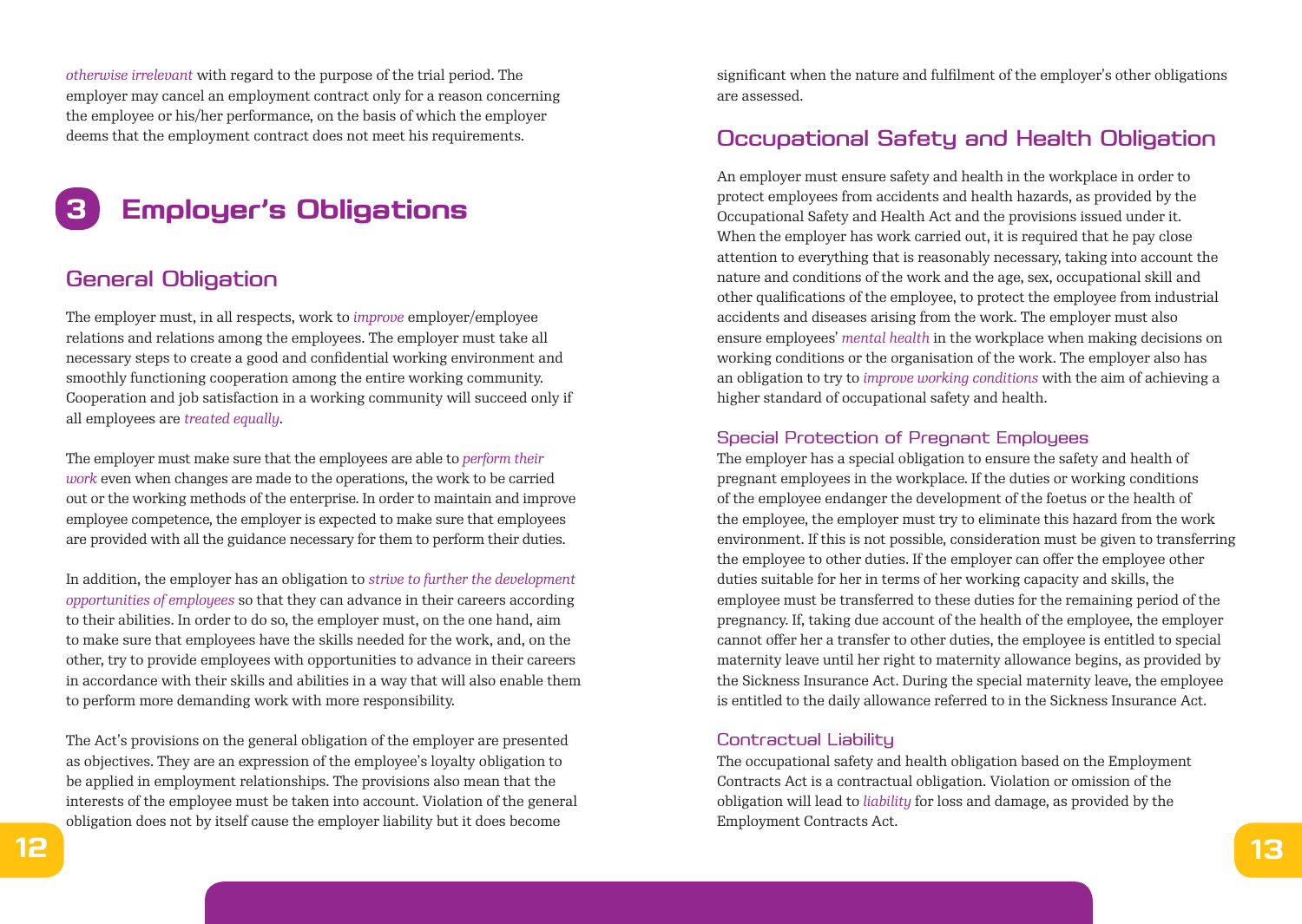# Equal Treatment and the Prohibition of **Discrimination**

### Prohibited Grounds for Discrimination

An employer may not discriminate against an employee, unless there is a justified, lawful reason. Prohibited grounds for discrimination include:

- $q$ age,
- **•** health and disability,
- national or ethnic origin; race, colour or social origin,
- nationality,  $\blacksquare$
- sexual preference,
- language,  $\bullet$
- religion,  $\bullet$
- opinion or conviction,
- $\bullet$ family ties,
- trade union activity and political activity  $\bullet$
- or some other comparable matter.

Provisions on the prohibition of gender-based discrimination are laid down in the Act on Equality between Women and Men. In addition, the Non-Discrimination Act includes provisions on prohibited grounds for discrimination compensation for the suffering caused by discrimination or victimization and the division of the burden of proof when a discrimination case is heard by the authorities.

## Scope of Application of the Prohibition of Discrimination

Recruitment is subject to the legal provisions on prohibition of discrimination. The prohibition is also significant when decisions are made on the distribution of employees' duties, arrangement of training, granting benefits based on the employment relationship, and the termination of an employment relationship. Prohibited discrimination under the Employment Contracts Act occurs when an employer, in making a decision concerning employees, knowingly puts an employee in a different position from other employees on prohibited discriminatory grounds.

## Acceptable dissimilar treatment

Dissimilar treatment of employees is possible when the grounds are justified. The acceptability of dissimilar treatment is assessed on the basis of the

genuine requirements related to the job and those imposed on the employee by the job. The nature of the employer's operations can also be taken into account in the assessment.

If certain employees or employee groups receive *positive special treatment* because they are considered to be in need of special protection, for example because of their age, work disablement, family responsibilities or social status, this cannot be deemed prohibited discrimination. The purpose of positive special treatment is to ensure the factual equality of a particular group.

### Requirement of Equal Treatment

The requirement of equal treatment complements the prohibition of discrimination. It obliges the employer to give equal treatment to employees who are in the same position or in a similar situation, and to ignore other differences between them. The requirement of equal treatment becomes significant when employees are granted benefits based on the employment relationship, and are assigned duties. The requirement obliges the employer to take actions which are logical and to make logical decisions as regards employees.

An employer may deviate from the requirement of equal treatment only for a *justified reason*, having taken into consideration the duties and positions of the employees. The requirement of non-discrimination allows, for example, the use of incentive pay when that payment is not determined on discriminatory or unfair grounds.

#### Existence of Grounds for Discrimination

If an employee is of the opinion that an employer has violated the prohibition of discrimination or acted contrary to the requirement of equal treatment, the employee must present probable evidence or reasons that the employer has discriminated against him/her. After the employee has proved that the employer acted on discriminatory grounds, the employer must prove that no such discrimination has taken place or that there has been a justified reason for dissimilar treatment.

An employer who discriminates against employees while applying terms of employment, organising work or work methods, or terminating employment contracts can be obliged to *compensate for the losses* caused by the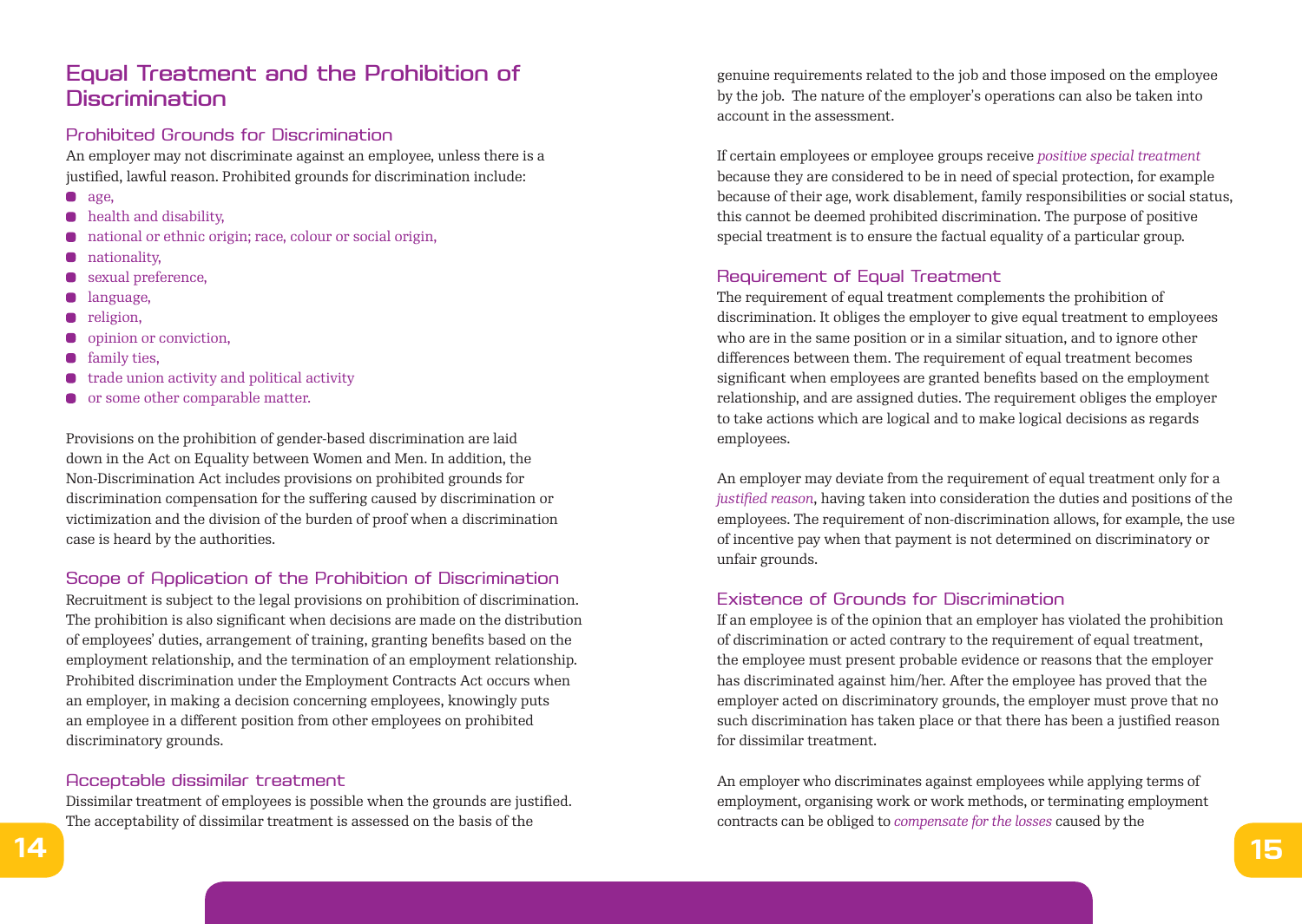discrimination. Under the Non-Discrimination Act, an employer may become obliged to pay compensation of up to EUR 17 800 (latest index increase 2013) to an employee who has been discriminated against.

Discriminating terms in an employment contract can be declared *invalid* without affecting the other terms of the contract. Instead of seeking this declaration, the employee may give notice of termination of the employment contract with immediate effect, provided that the grounds for the invalidity are still applicable. It is also possible to modify the discriminating terms.

#### Fixed-Term and Part-Time Contractual Relations

Besides the general requirement of equal treatment, the employer is also obligated to treat all employees equally regardless of whether they are in an indefinitely valid or a fixed-term employment relationship, or whether they are part-time or full-time employees. Less favourable employment terms than those applicable to permanent employees *cannot be* applied to employees in fixed-term employment relationships *merely on the grounds that the relationship is fixed-term*. Fixed-term and permanent employees can, however, be treated unequally if there is objective reason. The justification for unequal treatment must be assessed case by case.

Similarly, an employer *may not* apply less favourable employment terms to an employee just because the employee works *part-time*, unless there is proper reason for doing so. The principle of *pro rata temporis* (i.e. being in proportion to the length of time involved) can be applied to granting benefits based on the employment relationship in fixed-term and part-time employment relationships. This means that the benefits (or responsibilities) are proportioned to the working time whenever possible and appropriate in regard to the nature of the benefit.

The provisions on the prohibition of discrimination and the requirement of equal treatment are *peremptory*. Any collective agreement provisions which apply less favourable terms to part-time or fixed-term employees than to permanent and full-time employees without a proper reason referred to in the Act are void. The principle of equal treatment also extends to employment relationship benefits which are granted unilaterally by the employer.

An employer may not grant such benefits only to permanent or full-time employees, unless the decision can be properly justified.

# Benefits Related to the Duration of the Employment **Relationship**

If the employer and the employee have concluded a number of consecutive fixed-term employment contracts under which the employment relationship has continued without interruption or with only short interruptions, the employment relationship must be regarded as having been valid continuously as regards the accrual of benefits based on the employment relationship. For example, annual holiday and earnings benefits related to the duration of the employment relationship (e.g. sick pay, length-of-service increments) are determined in the same way as for indefinitely valid contractual relationships, even though the contracts otherwise remain fixed-term (provided that the requirement of justified cause is met).

#### Obligation to Offer Work to Part-Time Employees

If an employer requires additional employees for duties which are suitable for those who already work part-time for him, the employer must offer such employment to these part-time employees. The obligation to offer work to part-time employees also involves an obligation to arrange for all the training necessary for the employee to be able to accept the work, provided that the employer can reasonably arrange such training in view of the abilities of the employee. Part-time employees already working for an employer have priority over the employer's former employees who fall within the scope of the obligation to rehire.

#### Equality in Providing Information about Vacancies

The employer has to provide information on vacancies in a way which ensures that part-time and fixed-term employees have the same opportunity to apply for these jobs as the permanent and full-time employees. This does not, however, mean that the employer is expected to provide information internally on all vacant jobs, but where information on vacancies is given it must be done in a non-discriminatory way and must reach all employee groups alike. The user enterprise must apply similar means to notify all of the temporary agency workers when positions become vacant.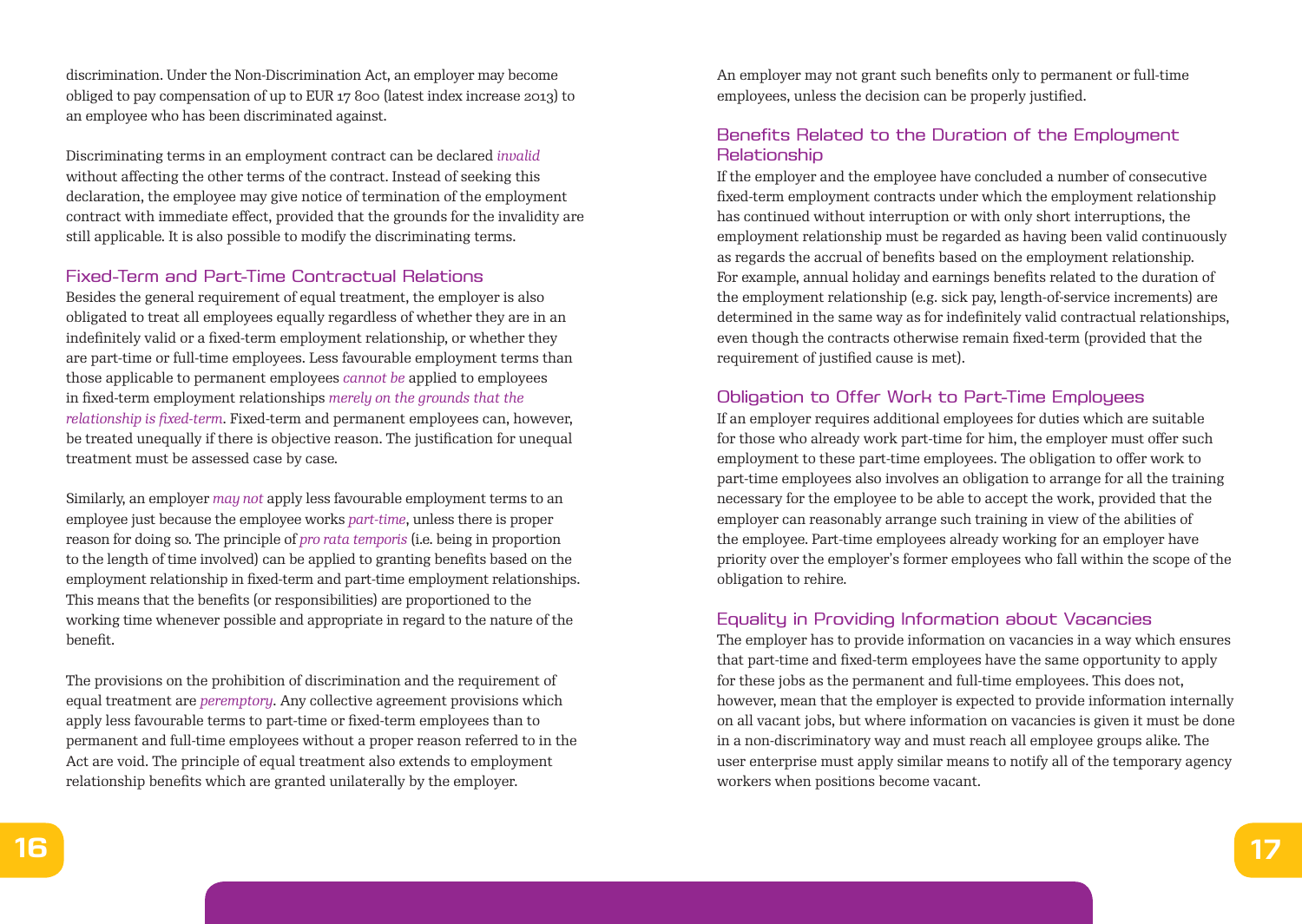# Obligation to Pay the Employee

### Remuneration

The obligation to pay is the main obligation of the employer. There are no provisions on the form of remuneration, but in practice, remuneration is usually paid as wages.

Wages can be paid on the basis of the time spent working, the result of the work, or both of these. The employer and the employee can also agree that the remuneration be paid on the basis of something else, for example partly or wholly in goods, or for example as reciprocal work by the other contracting party. It can also be paid in the form of training, or as a right to a percentage of service charges received from the public.

In addition to pay, an employee may also receive compensation for expenses incurred, for example in the use of the employee's own tools or equipment. Likewise, an employee may be reimbursed for travel expenses. An employee who works away from home may receive a daily allowance to cover higher than usual living expenses. The employer and employee may also agree that instead of separate reimbursement for expenses, the employee's pay will cover the expenses incurred in the work.

## Pay Period and Pay Day

Pay is normally paid on the last day of the pay period. It is also possible to agree in an employment contract or a collective agreement that the employee's pay is paid on some other day. If the pay is to be paid after the pay period, an agreement to this effect must always be drawn up.

Pay shall be paid to the employee's bank account. It shall be paid in cash only because of compelling reasons. When using payment in cash the employer shall have a substantiation verifying of the payment and his obligation is to attach it to the bookkeeping.

If the employee's pay falls due on a Sunday, a religious holiday, Independence Day, May Day, Christmas or Midsummer Eve or a Saturday that is not a holiday, it is deemed to fall due on the preceding working day. In these cases, the pay must be available to the employee *before* the above-mentioned occasions.

If the employer fails to pay the employee by the due date, the employee is entitled to the *penalty interest* referred to in the Interest Act from the due date, i.e. the pay day, onwards.

# Delay of Payment on Termination of the Employment **Relationship**

When the employment relationship ends, this also marks the end of the pay period. The employer must then pay all debts arising from the employment relationship. If the payment of a debt or part of a debt, no matter how small, is delayed, the employee is entitled to *full pay for the days spent waiting*, up to a maximum of *six calendar days*, in addition to penalty interest.

In addition to the actual pay, the payments falling due may include remuneration for additional, overtime and Sunday working, holiday compensation in lieu of annual holiday, fringe benefits, daily allowances and reimbursement for expenses incurred in working, such as for using one's own tools and equipment, travel expenses and daily allowances. Pay for the notice period will also fall due at the end of the employment relationship. The obligation to pay the employee for days spent waiting is not, in itself, dependent on the particular grounds for the delay.

The employee's right to receive pay for the above-mentioned waiting time is, however, limited in cases where overdue remuneration arising from the employment relationship is not *clear and uncontested*. This may be the case, for example, if a collective agreement provision is open to interpretation, or because some detail of the case needs clarification. However, lack of knowledge of a provision applicable to the employment relationship, or of its interpretation, does not release the employer from the obligation to pay the employee pay for the waiting time.

If the remuneration arising from the employment relationship is not clear and uncontested or if the delay in the payment of a debt arising from the employment relationship is due to the employer's *calculation error* or other similar *error*, the employee, in order to have the right to receive pay for the waiting time, must notify the employer of the delay in payment within one month of the termination of the employment relationship. The employer must make the payment within *three working days* of the date of the notification. If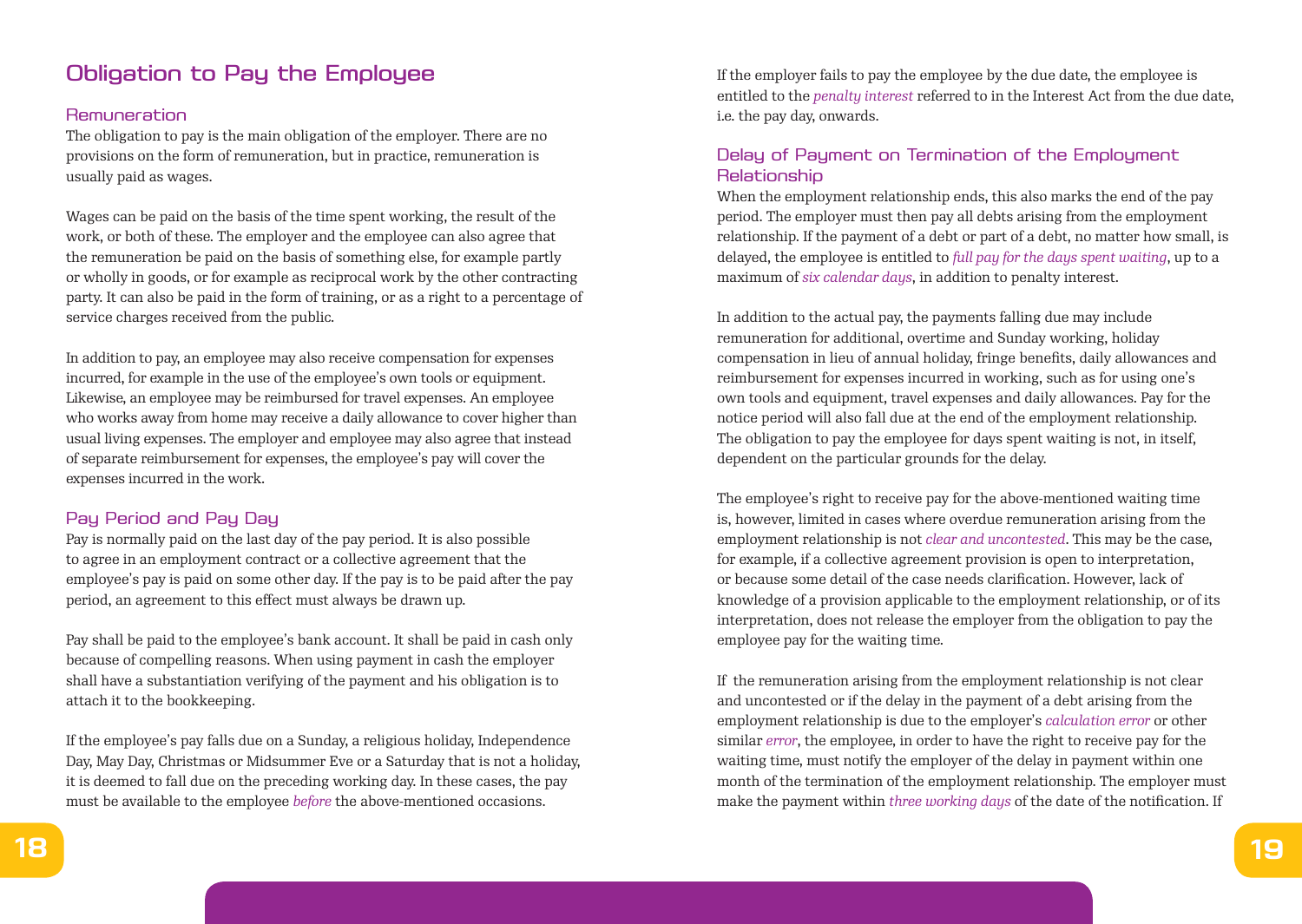the payment is further delayed, the employee is entitled to receive pay for the next six calendar days after the three days, unless the employer makes the payment during this time.

### Obligation to Present a Pay Slip

In connection with payment, the employer must present the employee with a pay slip showing the amount of the pay and the manner in which it has been determined. The slip must be presented in connection with every payment. It must show how much the employee has earned during the given pay period and must also indicate the grounds for determination of the pay so that its validity can be checked. The penalty laid down for not presenting a pay slip is a fine.

# Obligation to Pay the Employee during Illness

### Full-time absence due to illness

Employees who are prevented from performing their work by an illness or accident are entitled to receive pay during this absence for up to nine days following the date of falling ill. After that, the employee is entitled to national sickness allowance under the Sickness Insurance Act. If the same illness recurs during the 30 days following the last day on which the employee received national sickness allowance, the employee is entitled to the national sickness allowance from the day following the date of falling ill, i.e. the employer is obliged to pay the employee only for the day of falling ill.

Employees are entitled to full pay for the period of illness if their employment relationship has continued for at least one month. In employment relationships which have lasted for less than one month, employees are entitled to 50 per cent of their pay; this will remain the case for the entire period of illness even if the length of the employment relationship exceeds one month during the sick leave.

Pay during illness is paid on the grounds of the employee's *illness or accident*. This obligation does not apply to employers if the employee is disabled for a reason other than illness (for example because of cosmetic surgery). Likewise, the employer does not have to pay the employee during illness if the accident or illness has been caused wilfully or by gross negligence.

### Part-time absence due to illness

After the waiting period for national sickness allowance, the employee can do his or her own work on a part-time basis and, in addition to pay, is entitled to receive a partial sickness allowance paid by Kela – The Social Insurance Institution of Finland. If the employer pays the employee wages corresponding to full pay during the period of illness, for the duration of the employee's parttime absence the partial sickness allowance will be paid to the employer.

Part-time absence due to illness requires that the employee has concluded a part-time work contract with the employer. Returning to work must not endanger the employee's health and recovery and is always subject to a medical assessment of the employee's state of health.

When the part-time employment contract ends, the employee is entitled to reinstate the terms and conditions of his or her preceding full-time contract.

Any changes to a part-time employment contract during the contract period must have been agreed upon by both parties. However, early termination of a fixed-term contract is permitted if illness renders the employee unable to perform his or her part-time duties.

The purpose of part-time absence due to illness is to support employees in extending their working careers and their return to full-time work. In some circumstances, part-time work during an absence due to illness may promote the employee's rehabilitation and expedite the recovery of his or her functional ability. The aim is to promote the recovery of working capacity, wellbeing at work and to extend working careers.

#### Account of the basis for absence due to illness

On request, the employee must present the employer with a *reliable account* of the disability. The Act does not state that this has to be a medical certificate; any other account is sufficient if it reliably proves that the employee has an illness which renders him/her unable to work.

Pay during illness has been widely agreed on in *collective agreements*. These agreements include decisions on longer obligations of payment during illness. Agreements have stated that employees must supply a medical certificate with a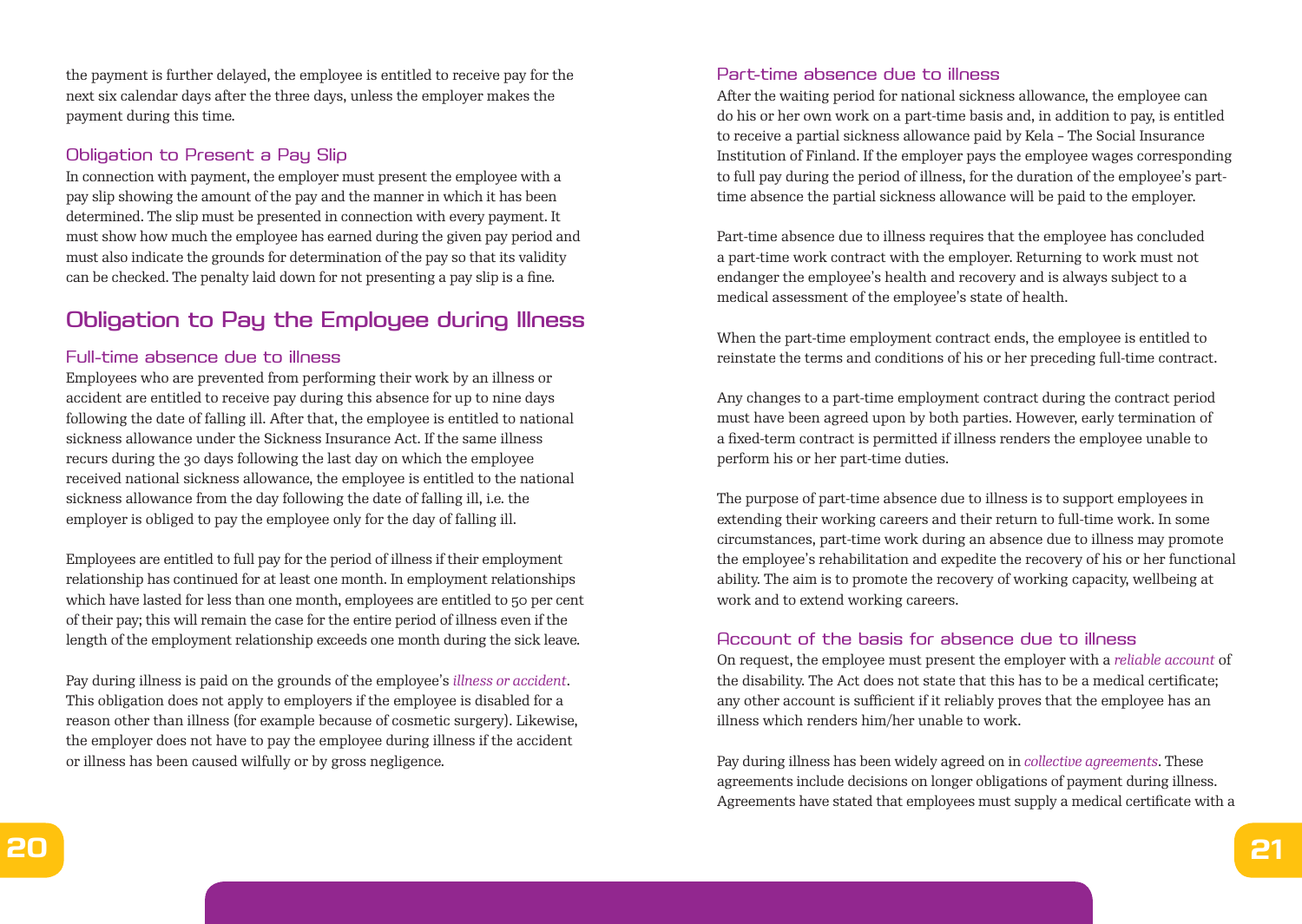diagnosis to prove that they have an illness that renders them unable to work if they wish to receive pay during their illness. In cases of epidemics, a certificate written by a nurse is usually sufficient proof of the employee's disability.

Data on the state of health and illnesses of an employee is classified as *sensitive data* under the Personal Data Act and the Act on the Protection of Privacy in Working Life. It can be processed only where the employee has given express consent and where it is necessary for payment of sick pay or equivalent benefits, or for checking the acceptability of the reason for sick leave.

# The Employee's Right to Receive Pay in the Event of Impediment to Work

### Impediment Caused by the Employer

Employees are entitled to full pay if they have been available to the employer but have been prevented from working by circumstances for which the employer is responsible. These circumstances include reasons directly due to the employer and the employer's actions, such as reasons resulting from deficiencies in the organisation of the work (e.g. shortage of raw materials and supplies). The obligation to pay the employee can be agreed on otherwise in the employment contract.

## Impediment beyond the Control of the Employer and the **Employee**

If work is prevented by circumstances affecting the workplace which are beyond the control of the employer and the employees, such as a fire, an exceptional natural event, or another similar event, the employees are entitled to receive pay for 14 days.

## Industrial Action by Other Employees

If employees are prevented from working by the industrial action of other employees whose work is independent (no common interest) of their employment terms and working conditions, they are entitled to receive payment for the period of impediment, though not for more than seven days. If the employees are prevented from working for a longer period than seven days, they will be entitled to unemployment benefit immediately after the employer's obligation to pay in the event of impediment of work is no longer valid.

For the period of the obligation to pay, the employer may deduct from the employees' pay any sums that the employee has been spared from paying because of being prevented from working, and the amounts the employee has earned doing other work or chosen intentionally not to earn. However, in making the deduction, the employer has to observe the provisions concerning the limitation of the employer's right of set-off.



# General Obligation

Employees are to perform their work carefully and observe all instructions given by the employer within his authority concerning the performance, quality and amount of work, and the time and place for performing the work. The employer's authority in these matters is determined by the labour legislation, collective agreements and the terms of the employment contract.

Employees have a *general obligation of loyalty* towards their employer. In their activities, employees must avoid everything that conflicts with the actions reasonably required of employees in their position. This obligation begins when the contract is made, and it also extends in some degree to the employee's free time. The employee may not, for example, act during his/her free time in a way which could harm the employer's business.

# Occupational Safety and Health Obligation

Employees have to observe the care and caution required by their work duties and apply all available means to ensure their own safety as well as the safety of other employees at the workplace. In order to fulfil this occupational safety and health obligation, employees must perform their work in accordance with the guidance, instructions and regulations given to them. Employees must use the protective equipment provided to them for protection against accidents and health hazards. They are also obliged to notify their employer of any faults or deficiencies they may detect in the structures, machinery, equipment, tools and protective equipment at the workplace which could present a risk of accident or illness.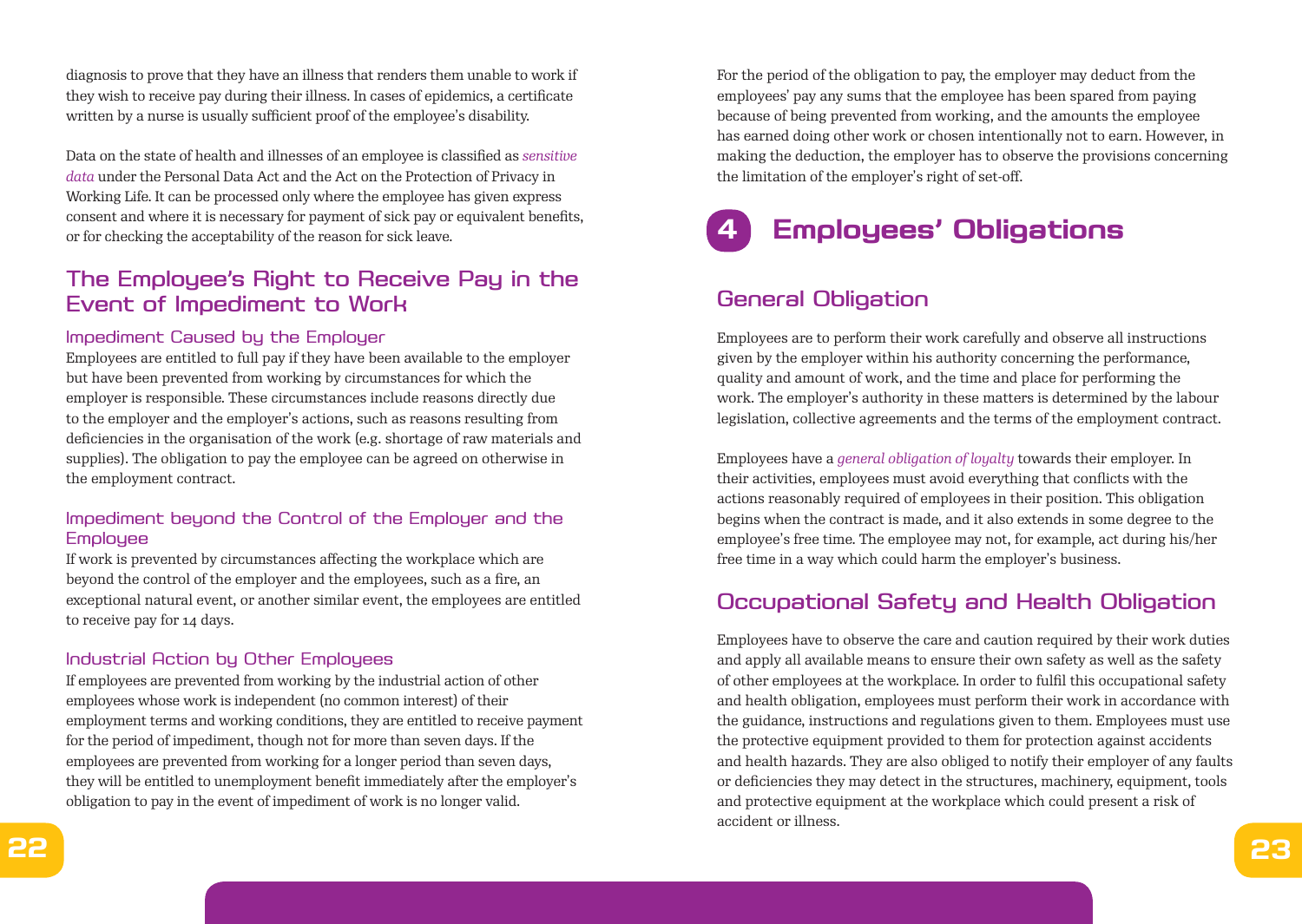More detail on the occupational safety and health obligation is provided in the Occupational Safety and Health Act and in other provisions issued under it.

# Prohibition on Engaging in Competing **Activity**

Employees are not allowed to work for another employer or engage in an activity that would, taking into account the nature of the work and the employee's position, cause manifest harm to the employer as a competing activity contrary to fair employment practices. Preparing to engage in competing activity is also prohibited if it would cause manifest harm to the employer.

The provision on competing activity does not prevent employees from doing work which corresponds to their profession during their free time in another employment relationship or on their own behalf if the work does not cause manifest harm to their employer. This kind of work must not, however, prevent employees from performing their "principal work". The nature of the work and the employee's position in the employer's organisation must be taken into account in the assessment of the legality of the employee's actions. Employees in high positions can be set more extensive loyalty obligations, and so their right to perform the competing activity can be more restricted. The extent of the employer's business must also be taken into account.

If, when making the employment contract, or later during the employment relationship, the employer has been aware that the employee was also performing work which corresponds to his/her profession in another employment relationship or on his/her own behalf, and has accepted it, the work cannot be considered as prohibited competing activity.

# Prohibition on Divulging Confidential Business and Trade Information

During the employment relationship, the employee may not utilize or divulge to others the employer's confidential trade or business information. Confidential business and trade information includes information on working methods, computer programs, output, formulas and customer registers. In determining the confidentiality of such information, the essential criterion

is that the employer needs to keep the information confidential and that divulging it would cause harm to the enterprise.

The prohibition on divulging confidential business and trade information applies throughout the employment relationship. In so far as information received lawfully is concerned, the prohibition no longer applies after the end of the employment relationship, unless the employer and the employee make a *non-disclosure agreement* for the time after termination of the employment relationship. However, if the employee, during the course of the employment relationship, has acquired or received confidential business and trade information unlawfully, the prohibition on divulging or utilizing such information remains valid even after the employment relationship ends, and will continue in force until the information can no longer be objectively regarded as confidential business and trade information from the point of view of the employer.

# Agreement on Non-Competition

### **Definition**

A restraint of trade agreement is an agreement which limits an employee's right after an employment relationship has been terminated to

- $\bullet$  enter into an employment contract with an employer (enterprise) engaged in activity which competes with that of the employee's former employer, with which the employee has made a restraint of trade agreement, and/or
- **e** engage in competing activity for his/her own benefit.

An agreement on non-competition can be made only for *particularly weighty reasons*. In assessing the particular weight of the reason, the benefits of both the employer and the employees must be taken into account. The purpose of an agreement on non-competition, even for a fixed period of time after the termination of an employment relationship, is to protect business and trade information of the employer that is real and justifiable and is significant for business but cannot be protected by having it granted or assigned patent or utility model rights. On the other hand, the right of employees to earn a livelihood through work corresponding to their profession and their freedom to choose their workplace must be taken into account. The particularly weighty reasons required in order for the restraint of trade agreement to be valid must still be valid at the time the employer appeals to the agreement.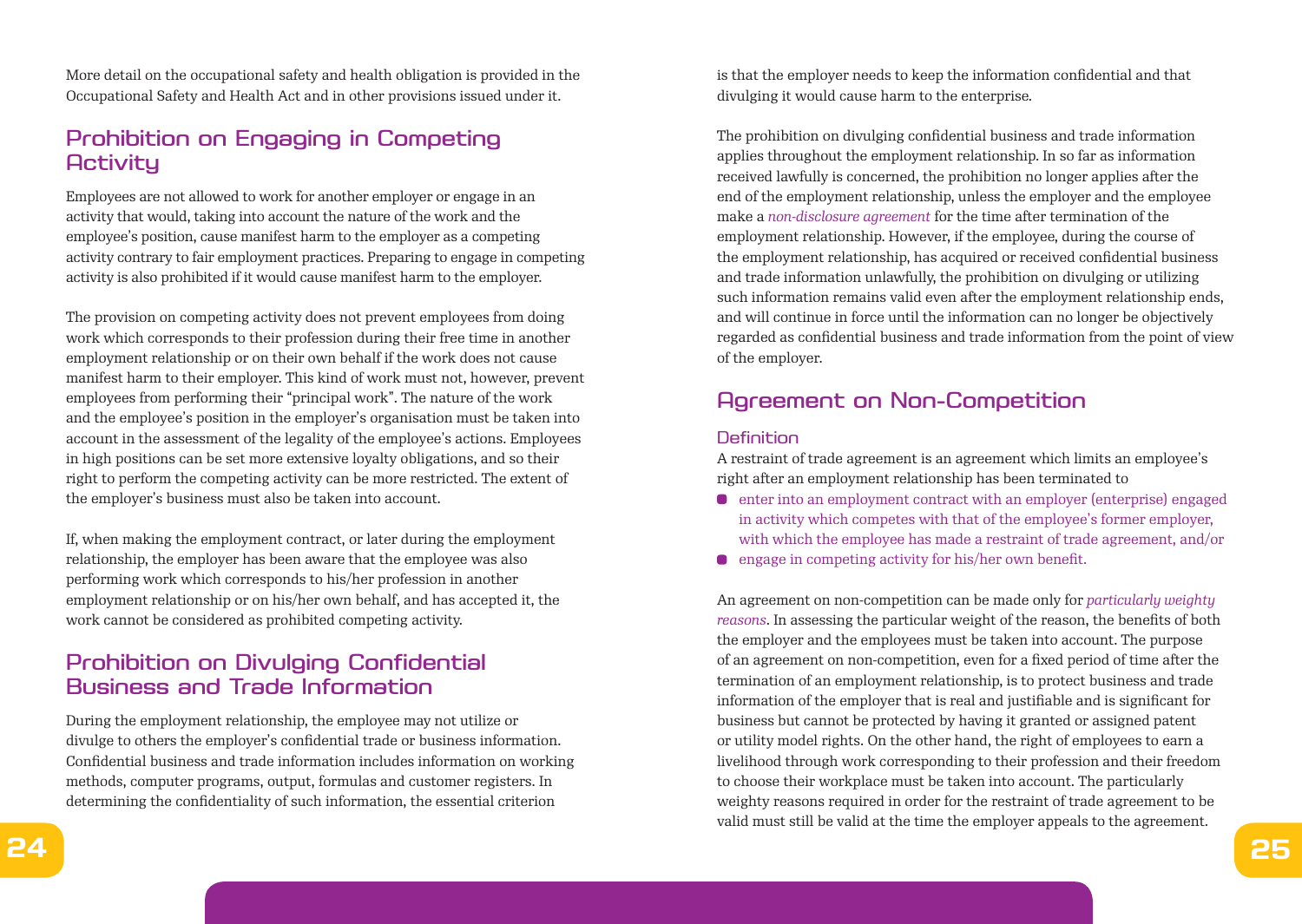In assessing the particularly weighty reasons, the status of the employee in the organisation and the nature of the employee's work are especially significant. The more intensely the employee participates in tasks that require special protection, or the more detailed the information he/she has on the employer's other business or professional secrets to be protected, the more likely it is that the criteria for reasons of special weight will be met.

### Period of Non-Competition and Violation of the Agreement

The restraint of trade after the termination of an employment relationship may last for a maximum period of six months. If the employer and the employee have agreed in the agreement that the employee will be paid reasonable compensation for the period of restraint of trade, the agreement may last a maximum of one year. An employee who violates the restraint of trade agreement can be ordered to pay his/her former employer *compensation for losses* referred to in the Employment Contracts Act, or, if so agreed on in the restraint of trade agreement, a *contractual penalty*. The amount of the penalty may not exceed the amount of pay received by the employee for the last six months of the employment relationship.

### Validity of an Agreement on Non-Competition

An agreement on non-competition made without a particular weighty reason is invalid in its entirety. If the agreement on non-competition includes provisions on longer periods of non-competition than is provided in the Act, the agreed period is invalid only in respect of the period exceeding the abovementioned restriction periods of six months or one year. In the same way, any provision on a contractual penalty in the agreement is invalid only in respect of the part exceeding the amount equal to six months pay.

An agreement on non-competition does not bind the employee if the employment relationship has been terminated for a reason deriving from the employer. The agreement on non-competition does, however, bind the employee if the employer has given the employee notice on the grounds of a sufficiently weighty reason deriving from the employee.

# **5 Minimum Terms of Employment**

The terms of employment applying to an employment relationship are determined on the basis of various provisions, including labour legislation, collective agreements, terms of employment contracts and orders given by an employer within his authority.

The peremptory provisions of labour legislation determine the minimum standard of the terms of employment. Collective agreement parties can agree otherwise in collective agreements on some of the provisions of the legislation. Collective agreement provisions made on this basis may be applied to all employment relationships covered by the collective agreement.

The Employment Contracts Act provides in full on all the issues which can be otherwise agreed on in collective agreements. These issues include:

- benefits related to the duration of the employment relationship,  $\bullet$
- the employer's obligation to offer work first to part-time employees,
- pay during illness,  $\bullet$
- pay day and pay period,
- grounds for fixed-term lay-offs with certain limitations,
- certain lay-off procedures,  $\bullet$
- rehiring an employee who has been given notice,
- regional scope of the obligation to offer work related to the grounds for notice, and
- **•** procedure for terminating an employment relationship.

In practice, most terms of employment are determined on the basis of a collective agreement. The terms of employment agreed upon in collective agreements are applied to employees whose employer is organised in accordance with the Collective Agreements Act. The provisions of *generally applicable collective agreements* must also be applied as minimum terms of employment to employees of employers that have not joined an employers' organisation.

If there are no applicable collective agreements in the sector in which the employer operates, the employee's pay is determined on the basis of the employment contract. If the employer and the employee have not agreed on the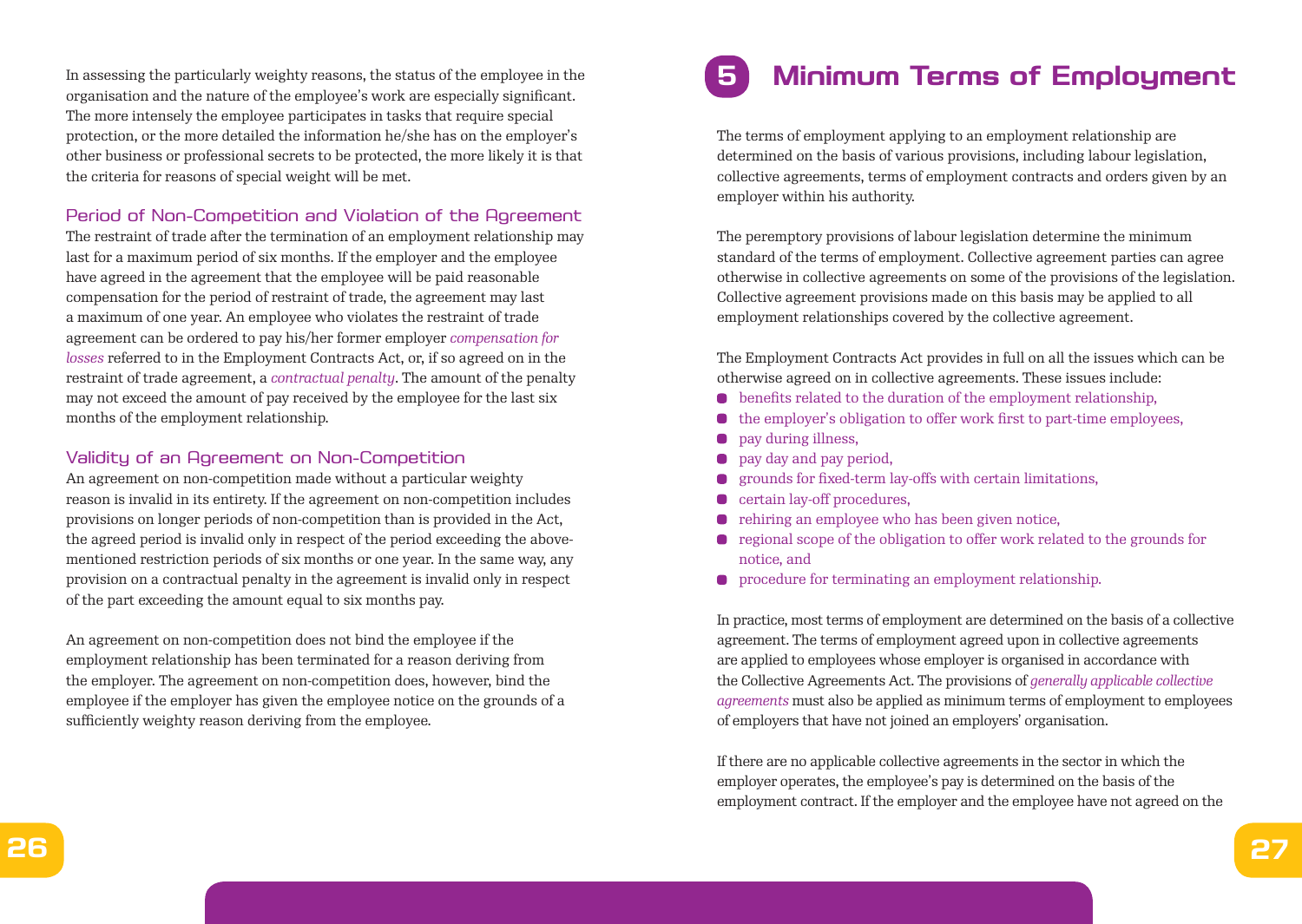amount of pay in the employment contract, the employee must be paid *normal and reasonable pay* for the work performed, as laid down in the Act. The other terms of employment are determined on the basis of labour legislation and agreements made under that legislation.

# Generally Applicable Collective Agreement Determining the Minimum Terms of **Employment**

#### Preconditions for General Applicability

A collective agreement can be confirmed as generally applicable if it has *national* coverage and is considered *representative* of the branch to which it applies. The representativeness of the collective agreement is assessed within the particular sector specified under the scope of application provision of the collective agreement in question.

A collective agreement applicable only to a particular enterprise cannot – even if it is a national agreement – be a generally applicable collective agreement. In order to be generally applicable, a collective agreement needs to be representative of the branch to which it applies. This is assessed on the basis of relevant statistics and on the basis of how established contractual activity is in the sector and how organised the contracting parties are. The aim of widely securing minimum terms of employment is also taken into consideration.

#### Confirmation

A confirmation board working under the Ministry of Social Affairs and Health confirms the general applicability of collective agreements. In this official capacity, the board examines the general applicability of all national collective agreements.

The decision of the board may be *appealed* to the Labour Court. The appeal can be made by any employer or employee organisation that is party to the collective agreement or by any employer or employee whose rights are affected by the decision. The appeal must be made within 30 days of the publication of the decision in Finland's Official Gazette.

The decision on the general applicability of a collective agreement is *valid until further notice*. If the general applicability of a collective agreement changes

after the decision has been made, the board may reconsider the case itself or on the basis of a petition. Legally valid decisions on the general applicability of collective agreements are published in the collection of regulations of the Ministry of Justice. The board is responsible for publishing a list of generally applicable collective agreements on the Internet (www.finlex.fi).

# Obligation to Observe

The obligation to observe generally applicable collective agreements applies mostly to employers that do not belong to an employer organisation where an employer is bound by a collective agreement under the Collective Agreements Act and the other party is a national employee organisation, the employer is not obliged to apply the generally applicable collective agreement of the sector in question.

The collective agreement provisions which have to be observed on the basis of general applicability are those which concern the terms (working norms) and working conditions (working condition norms) of the employment relationship. By contrast, provisions concerning the implementation of a collective agreement, such as provisions on the negotiations system and the right of a shop steward to receive information, are not generally applicable.

# **6 Employee's Right to Family Leave**

Family leave is granted only for the purpose of caring for a child, with the exception of the right to absence due to a compelling family-related reason and of leave of absence, based on an agreement, to take care of a family member or another person close to the employee. Parents living with a child in the same household are entitled to family leave. Employees may take family leave to care for their biological or adopted child, a child that lives with them permanently in the same household (such as their marriage or cohabiting partner's child), a child placed in foster care, or a dependant child. A parent who does not live in the same household as the child affected is also entitled to temporary childcare leave.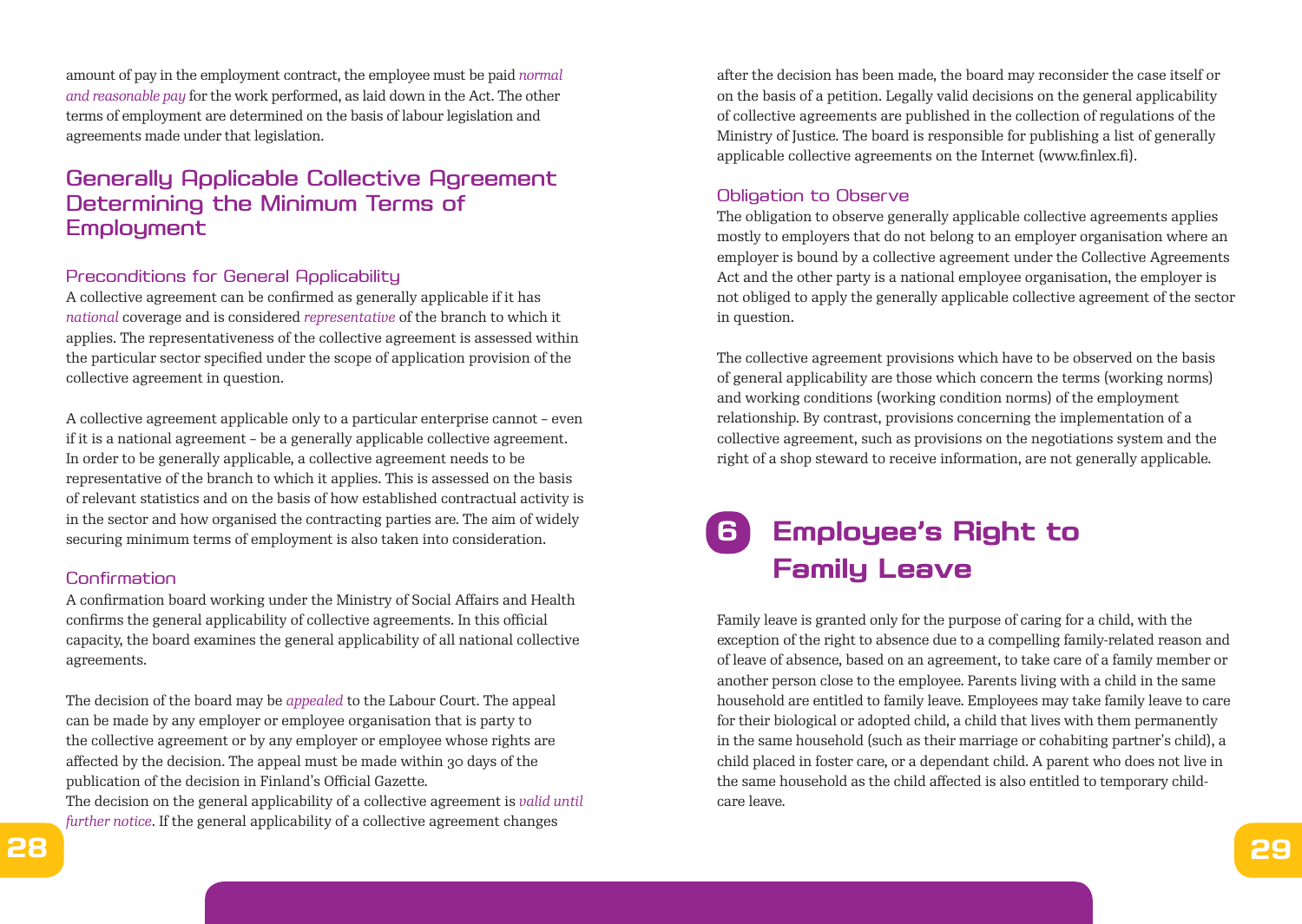The employee's right to be absent for a compelling family reason is not, however, restricted to child care. Employees may also be absent if their near relatives in ascending or descending line for a sudden and unexpected reason require care or treatment or need their affairs taking care of. In addition, the employer and employee may agree on a fixed-term absence in order for the employee to be able to take care of a family member or another person close to the employee.

During pregnancy, an employee has the right to attend prenatal medical examinations during working hours without loss of pay if it is necessary for the examinations to be carried out during working hours. Periods of maternity, paternity and parental leave also accrue annual holiday.

# Full-Time Family Leave

#### Leave Based on Daily Allowance Periods

Employees are entitled to take leave from work for the periods they receive maternity, special maternity, paternity and parental benefits as referred to in the Sickness Insurance Act. *The maternity allowance term* begins at the earliest 50, and at the latest 30, weekdays before the expected time of birth. Maternity allowance period is for a maximum 105 working days.

If the duties or working conditions of a pregnant employee are a risk to her health or to the foetus, and other suitable work (taking into account the employee's health) cannot be arranged for her, the employee is entitled to *special maternity allowance* until the birth.

*Compulsory maternity leave* comprises the two weeks before the expected time of birth and the two weeks after giving birth. During this time, the employee is not allowed to work.

A child's biological or adoptive father who participates in the care of his child and at the same time does not work is entitled to *paternity allowance* for 54 weekdays. Paternity allowance shall be paid for 18 weekdays during the maternity or parental allowance term. During the maternity or parental allowance term the paternity allowance term may be divided to four periods and at another time to two periods. These periods have no minimum duration. The first period may be taken in connection with the birth of the child.

Entitlement to paternity allowance ends when the child is two years old or two years after the adoption of the adopted child. If the new baby is born before the father has spent his paternity leave based on his earlier child, the paternity leave taken during the maternity or parental allowance term can be for a maximum 42 days (for a maximum 24 working days of these can be based on the earlier child and for a maximum 18 working days on the new child). In this case the paternity allowance days based on the earlier child must be held in one period.

Full-time or partial *parental allowance* is paid either to the mother or the father of the child from the end of the maternity allowance term until 263 weekdays have passed from the date of the first payment of maternity allowance. When adopting a child under 7, the parent caring for the child is entitled to parental allowance. The period for drawing this allowance is 234 weekdays from the birth of the child, and the minimum period is 200 weekdays. The right to parental allowance is extended by 60 weekdays for each child born or adopted after the first one, and these extension days may already be taken during the maternity and parental allowance term. Both parents are entitled to parental allowance. The parents may divide up the parental allowance term in such a way that they each take a maximum of two periods, each of which must be at least 12 weekdays.

#### Child-Care Leave

The employee is entitled to child-care leave in order to take care of his/her own child, or a child who lives permanently in the same household, until the child turns three years old. For the parent of an adopted child, this entitlement to child-care leave continues for a minimum of two years after the adoption, but at the most until the child starts school.

Both parents are entitled to child-care leave but not at the same time. Child-care leave can be divided into a maximum of two periods per parent. The minimum duration of the child-care leave is one month. However, the employer and the employee can agree that the employee may take more than two child-care leave periods of less than a month each.

The child-care leave is usually taken after the daily allowance periods referred to above. An employee may, however, take one child-care leave period at the same time as the other parent is on maternity or parental leave. The father of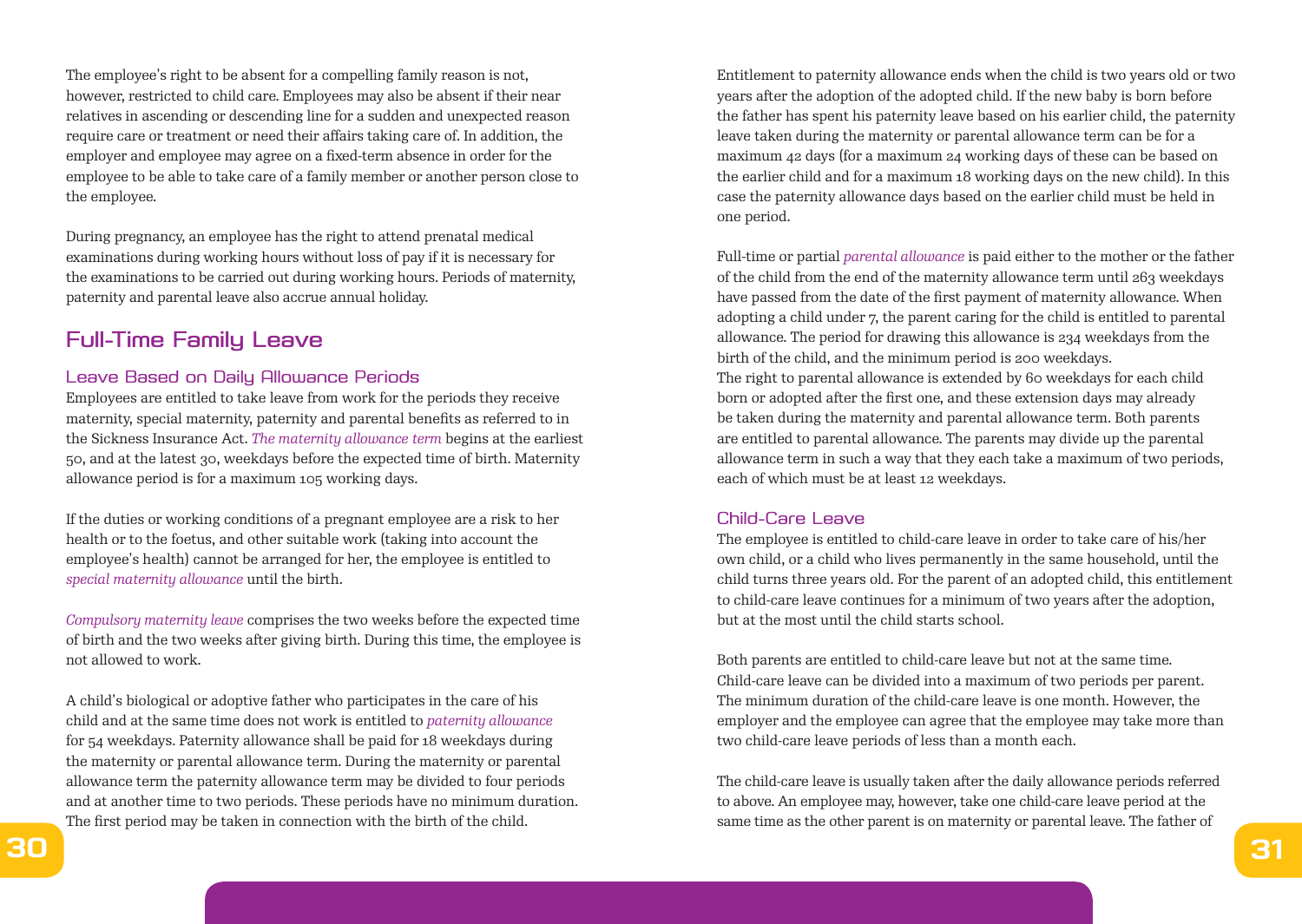the child may take one child-care leave period of a minimum of one month when the mother returns from the hospital with the baby. Similarly, one of the parents can take child-care leave at the same time as the other is on parental leave.

#### Notification of Leave

The employer must be notified of the employee's intention to take maternity, paternity or parental leave or child-care leave no later than two months before the start of the intended leave. For leaves of no longer than 12 working days in duration, however, the notification period is one month. Additionally, if observing the notification period of two months is not possible because his/ her spouse is starting to work, an employee is entitled to take parental leave after a notification period of one month, in case this does not result in a serious inconvenience to production or service operations of the workplace.

The obligation to notify applies to both the time when the leave is to be taken and the duration of the leave or leave period.

The notification given by an employee to the employer concerning the time when the leave is to be taken is binding on the employee. The employee can only change the notified time of the leave by unilateral notification if there is a *justified reason*. A justified reason is considered to be an unexpected and significant change in the child care circumstances which the employee was not able to take into account when notifying the employer of the leave. Such reasons include the serious and protracted illness or death of a child or parent, separation or divorce of the parents, or some other significant change in the child-care circumstance. Mothers taking child-care leave are entitled to discontinue that leave in order to begin new maternity leave.

Since it is not possible to interrupt leave and transfer it to the other parent without a justified reason unless an agreement is made between the parents and their employers, the parents should *try to anticipate* the various issues concerning family leave and how it is divided up before they notify their employers.

Exceptions to the notification obligation are when the mother antedates the maternity leave or the father changes the date of the paternity leave period to the date when the child is born in situations where these changes are necessary because of changes in the state of health of the pregnant employee, because of the birth of the child, or because of changes in the health of the child, mother or father. Employees must notify their employer of these circumstances at the earliest opportunity, including the times of absence to care for an adopted child and any changes to the times agreed upon earlier.

# Partial Family Leave

Partial parental leave and partial child-care leave are both forms of partial family leave intended for care of a child. Partial parental and child-care leave are taken in the form of shortened daily or weekly hours. Partial parental and child-care leave require an agreement between the employer and the employee.

During partial parental and child-care leave, the child may be cared for by only one of the parents or guardians at a time. It is, however, possible that one of the parents takes care of the child in the mornings and the other in the afternoons, or that the parents take care of the child on alternate days or weeks.

### Partial Parental Leave

Partial parental leave may be taken during the parental allowance term so that each of the parents agrees with their own employer on an equal shortening of their working hours (by 40-60 per cent) for the same period, and on a corresponding reduction in pay. The minimum period for partial parental leave is two months.

#### Partial Child-Care Leave

Employees are entitled to take partial child-care leave after the end of the parental allowance term if they have worked for the same employer continuously or repeatedly for altogether six months during the past 12 months. Employees are entitled to take partial child-care leave in order to care for a child of their own or some other child living permanently in the same household, until the end of the second school year (i.e the end of July) of basic teaching or, if the child is covered by extended compulsory schooling, until the end of the third school year. The entitlement to partial child-care leave of a parent whose child is handicapped or affected by a long-term illness and in need of particular care and support continues until the child is 18 years of age.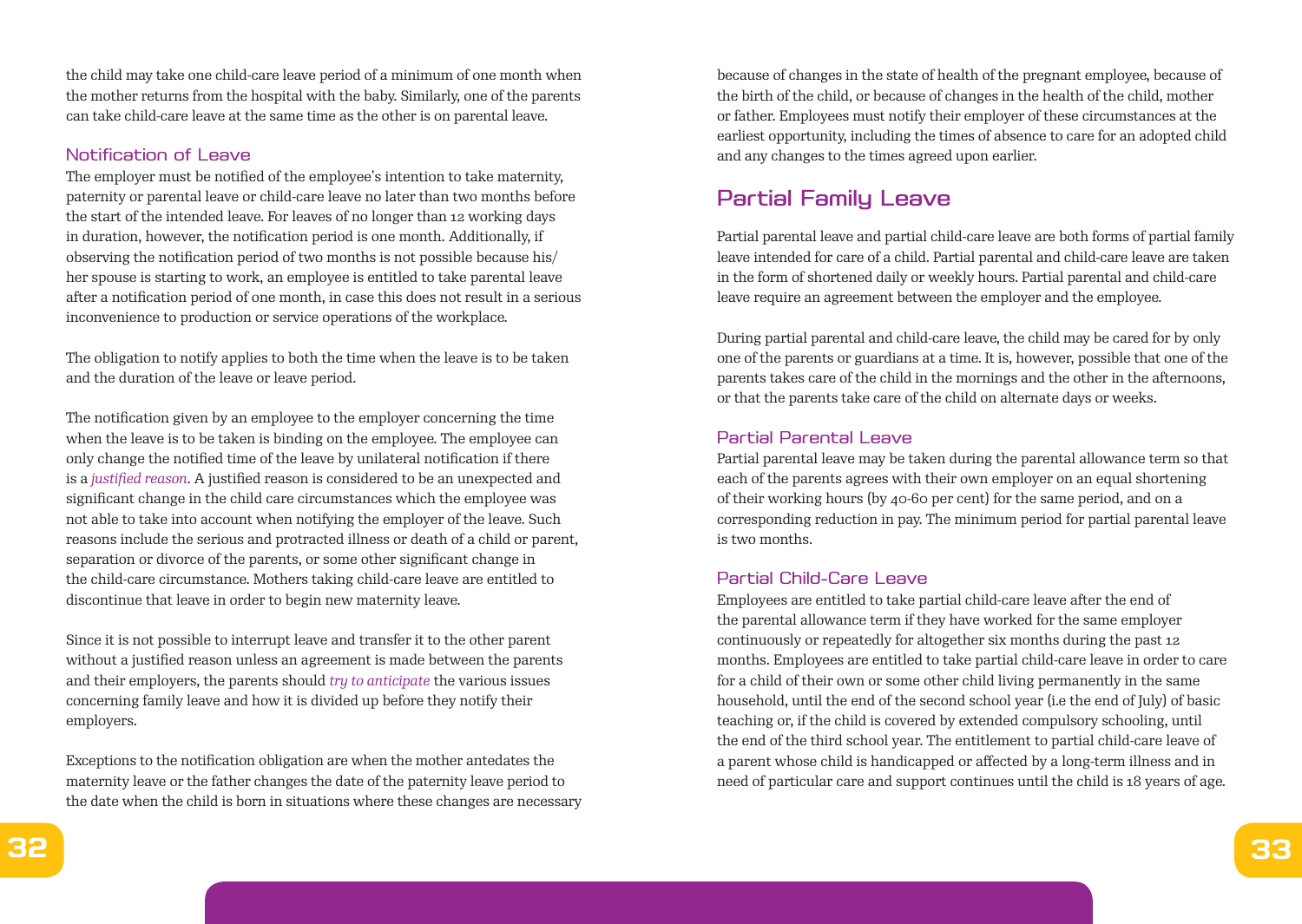The use of partial child-care leave must be based on an agreement between the employer and the employee. The employee must submit a proposal on partial child-care leave to the employer no less than two months before the intended leave begins. The employer and the employee must reach *agreement* on the detailed arrangements for the partial child-care leave, including the manner in which working hours are reduced, the daily or weekly timing of the leave, and the duration of the leave.

If granting partial child-care leave would cause serious inconvenience to production or the operations of the workplace, and the damage cannot be avoided through reasonable rearrangement of the work, the employer may *refuse to make an agreement* on partial child-care leave. If the employer invokes the right to refuse to grant partial child-care leave, the employer must provide the employee with an account of the grounds for refusal.

If the employer and the employee cannot reach an agreement on the implementation of partial child-care leave and the employer does not have a justified reason for refusing to grant partial child-care leave, the employee is entitled to one period of partial child-care leave in a calendar year. The duration of the period and the timing of the leave will in this case be determined in accordance with a proposal submitted by the employee. The partial child-care leave must be arranged by reducing regular daily working hours to six hours and by taking the leave either at the beginning or the end of the working day. If regular working hours have been arranged on the basis of an average, the average must be reduced to 30 hours per week. In such cases, working hours may also be reduced by giving full working days off.

#### Interruption of Leave

Interruption of partial parental and child-care leave must be agreed on. If the employer and the employee cannot reach an agreement, the employee has the right to interrupt this partial family leave for a justified reason concerning child-care circumstances. No notification period has been provided for the interruption of partial parental leave. Interruption of partial child-care leave and the grounds for the interruption must be notified one month beforehand.

# Absence from Work for a Temporary Reason

# Temporary Child-Care Leave

Employees are entitled to temporary child-care leave in order to arrange care or to take care of their own child or another child under ten years old living permanently with them in the same household, who suddenly falls ill. This entitlement also applies to a parent not living in the same household with the child.

The right to be absent has been restricted to a maximum of four workdays per illness. Parents may divide the temporary child-care leave between them as they wish, e.g. by taking care of the child on alternate days, or so that one of the parents takes care of the child in the morning, the other in the afternoon. They may take care of the child only one at a time. If one of the parents is at home and can take care of the child, the other parent is not entitled to temporary child-care leave.

The employee must notify the employer of temporary child-care leave as soon as the need to be absent arises. In addition, the employee must give the employer an estimate of the duration of the absence so that the employer can make the necessary work arrangements at the workplace. If any changes in the illness situation and the need for care arise, the employee must notify the employer as soon as possible. If the employer so requests, the employee must provide a reliable *account* of the grounds for temporary child-care leave.

#### Absence for a Compelling Family Reason

Employees are entitled to temporary absence from work if their immediate presence is necessary because of an unforeseeable and compelling family reason due to an illness or an accident.

'Family' refers to persons living in the same household in family-like conditions. The provision also applies in cases where a near relative of the employee or of the employee's partner in ascending or descending line has had an accident, and the immediate presence of the employee is required in taking care of the situation.

The provision on absence from work for compelling family reasons also applies to accidents which have happened to or are threatening the family's home.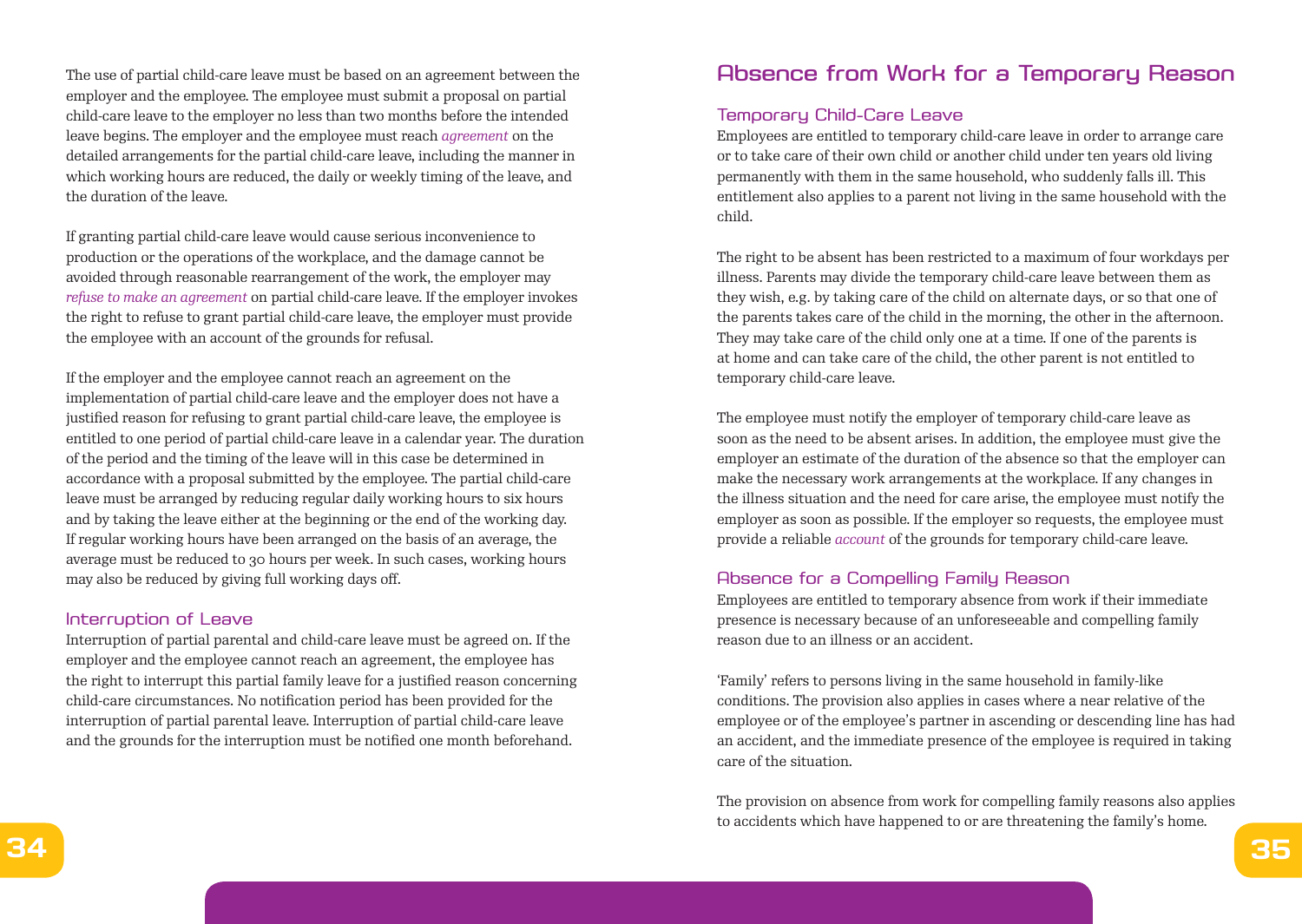Such compelling reasons can include water damage or a fire in the home of the employee.

The employee must *notify* the employer of the absence and the reason for it as soon as possible. If the employer so requests, the employee must present *a*  reasonable *account* of the grounds for the absence.

## Agreement-based leave of absence to care for a family member or another person close to the employee

If the employee's absence is necessary for taking care of a family member or another person close to the employee, the employer must seek to organise the work in such a manner that the employee is able to take temporary leave from work. Agreement-based family leave is intended for situations wherein a family member, or another person close to the employee, is dependent on the employee's care and needs help to manage his or her daily routines.

Absence from work is based on a fixed-term agreement between the employer and the employee. When an employee requests a leave of absence, the employer is obliged to seek measures to allow the employee to take the leave; the provision refers to the employer's obligation to go beyond what is required under the normal contract terms for seeking alternatives in organisation of the employee's work.

The employer and employee must agree on the discontinuation of the agreed absence. If the return to work cannot be agreed on, the employee can, for a justified reason, discontinue the absence by informing the employer of this, no later than one month before the intended return to work. On the employer's request, the employee must deliver a report on the grounds for the absence and its discontinuation.

# Obligation to Pay the Employee During Leave

Under the Employment Contracts Act, employers are not obliged to pay employees during maternity, paternity, parental or child-care leave, or for absence for a compelling family reason. However, according to the collective agreements in some sectors, the employer is obliged to pay the employee during maternity leave or part of it and during temporary child-care leave.

# Right to Return to Work after Leave

After taking any of the above-mentioned forms of family leave, the employee is entitled to return to work, in the first instance to his/her former job. If the employer cannot offer the employee his/her former duties after returning from family leave, he has an obligation to offer the employee equivalent work that accords with the employee's employment contract. If even this is not possible, the employer must offer the employee some other work in accordance with the employee's employment contract. If no such work is available either, the employer must establish whether lay-off or termination can be avoided by offering the employee other work which he/she is able to perform, given his/her experience and qualifications. The obligation to offer other work also includes an obligation to arrange for the training necessary for the employee to be able to accept the work offered, provided that the arrangement of such training can be considered reasonable from the point of view of the employer.

Protection against unilateral termination of the contracts of employees who have taken family leave is dealt with in section 8.

# **7 Lay-Offs**

A lay-off is a temporary interruption of work and pay on the decision of the employer, without affecting the employment relationship in other respects. The employer may lay off an employee only if the amount of work or the employer's potential to offer work has diminished for financial or productionrelated reasons.

The lay-off can be based on a unilateral decision by the employer or on mutual agreement between the employer and the employee. In cases where the lay-off is based on an agreement, the need for the lay-off must be based on changed business circumstances or a change in the potential to offer work.

The lay-off may be valid until further notice or may be for a fixed period. Depending on the need for lay-offs, the employer may lay off the employee either entirely or by reducing the regular weekly or daily working hours in accordance with the Act or the employee's employment contract.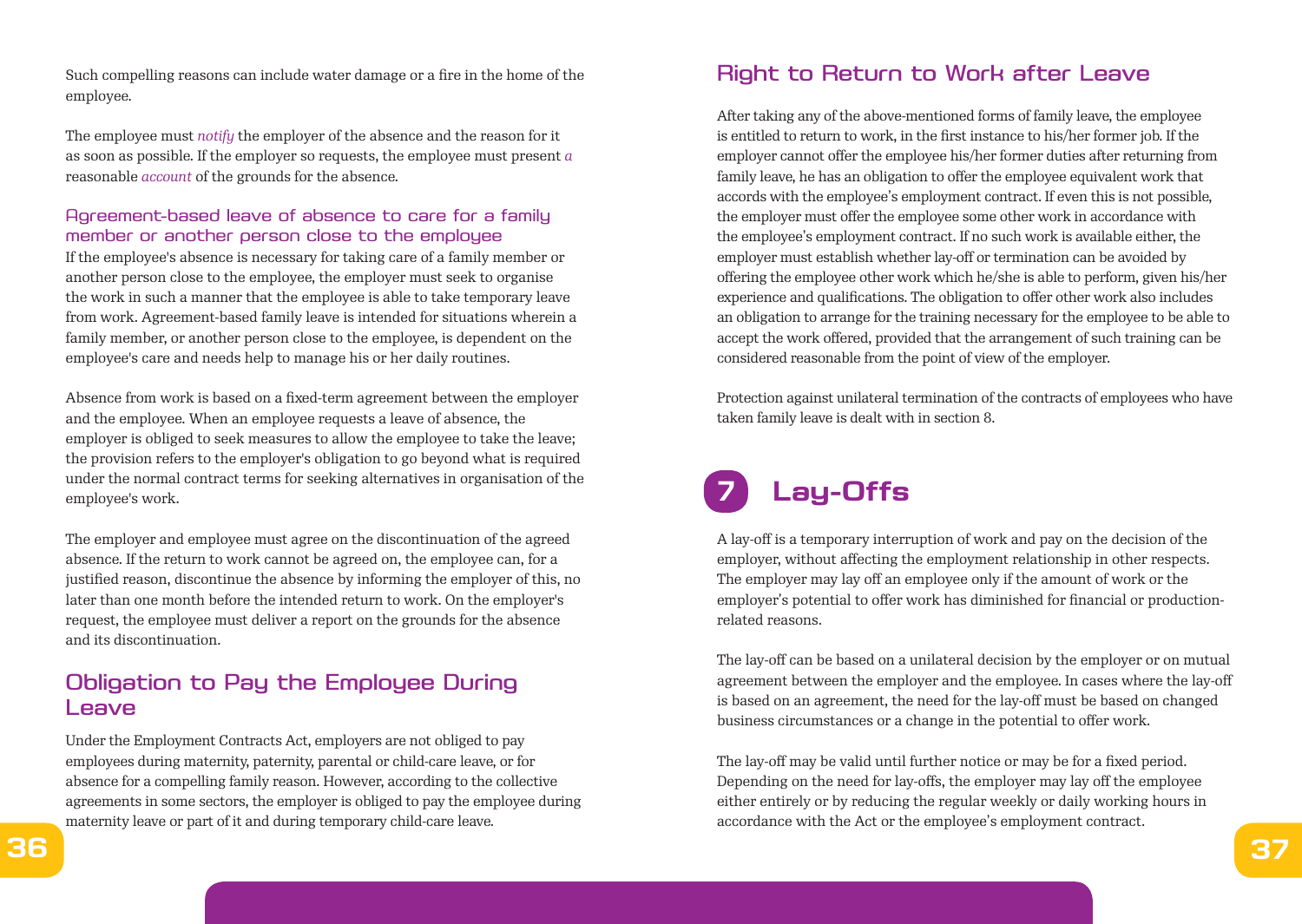# Grounds for Lay-Off

If the work offered by the employer has, for financial or production-related reasons or because of the rearrangement of business, diminished *essentially and permanently*, and the employer cannot offer the employee other work or training, the employee can be laid off until further notice. However, if the reduction in work is thought to be temporary, the employer is only entitled to lay off employees for the estimated period of the diminished work. Work can be considered to have diminished temporarily if the estimated lay-off period is no more than about 90 days, in which case the employer may unilaterally lay off employees for up to approximately 90 days. If the employer is able to offer the employee other work for this period, there are no grounds for a lay-off.

If the employer and the employee make *an agreement* regarding the lay-off, the employer is entitled to lay the employee off only for a fixed term, and only when the lay-off is necessary because of the business or the financial situation of the employer. Lay-offs and the implementation of lay-offs can only be agreed on case-by-case, not while drawing up an employment contract.

A *fixed-term employment contract* is binding on both contracting parties for the fixed term, and so laying off a fixed-term employee on the initiative of the employer is possible only in exceptional circumstances. However, because the employer has an obligation to treat every employee equally, the employer is justified to lay off a fixed-term employee who works as a substitute for a permanent employee. In such a case, the precondition is that the employer would be entitled to lay off the permanent employee if he/she were at work.

The employer is entitled to lay off an *employee representative* only on the grounds on which the employment contract of the representative can be terminated. The basic principle is that shop stewards and elected representatives should be the last to be laid off, provided that they are able to take care of the remaining duties in view of their skills and experience.

#### Notification of Lay-Off

The employer must present the employees with an account of the lay-offs as soon as the need for lay-offs arises *(advance explanation)*. In addition, the employer must give the employees a *lay-off notice* in person at the latest 14 days before the lay-off begins. If this is not possible, the notice may also be delivered by post or e-mail. The lay-off notice must include the grounds for

the lay-off, the date it will begin and its duration or estimated duration. The duration of a fixed-term lay-off must be specified precisely. The representative of the employees to be laid off must also be informed of the notice.

#### Termination of an Employment Contract During Lay-Off

A laid-off *employee* is entitled to terminate the employment contract without notice during the lay-off but not, however, during its last seven days. If the employee wishes to terminate the employment contract during the last seven days of the lay-off, he/she must observe the notice period otherwise applicable to the employment relationship.

If *the employer terminates* the employment contract during the lay-off, the employer is obliged to pay the employee pay for the notice period. If the lay-off notice period observed in the employment relationship by law or according to the contract is longer than 14 days, the employer may deduct the amount of 14 days pay from the pay for the notice period.

If the lay-off has lasted continuously for over 200 days, the *laid-off employees* may terminate their employment contract as the lay-off period continues without having to lose their pay for the notice period. In such cases, the laid-off employee may terminate the employment contract with immediate effect.

# **8 Termination of an Employment Contract**

Fixed-term contracts are terminated without notice at the end of the period in question. Indefinitely valid employment relationships end either through a unilateral act of termination (notice or cancellation) by a contracting party or mutual agreement on termination.

The Employment Contracts Act also includes provisions on *retirement age* based on pensionable age. An employee's employment relationship ends automatically without notice or notice period at the end of the calendar month during which the employee becomes 68 years of age unless the employer and the employee agree on continuing the employment relationship.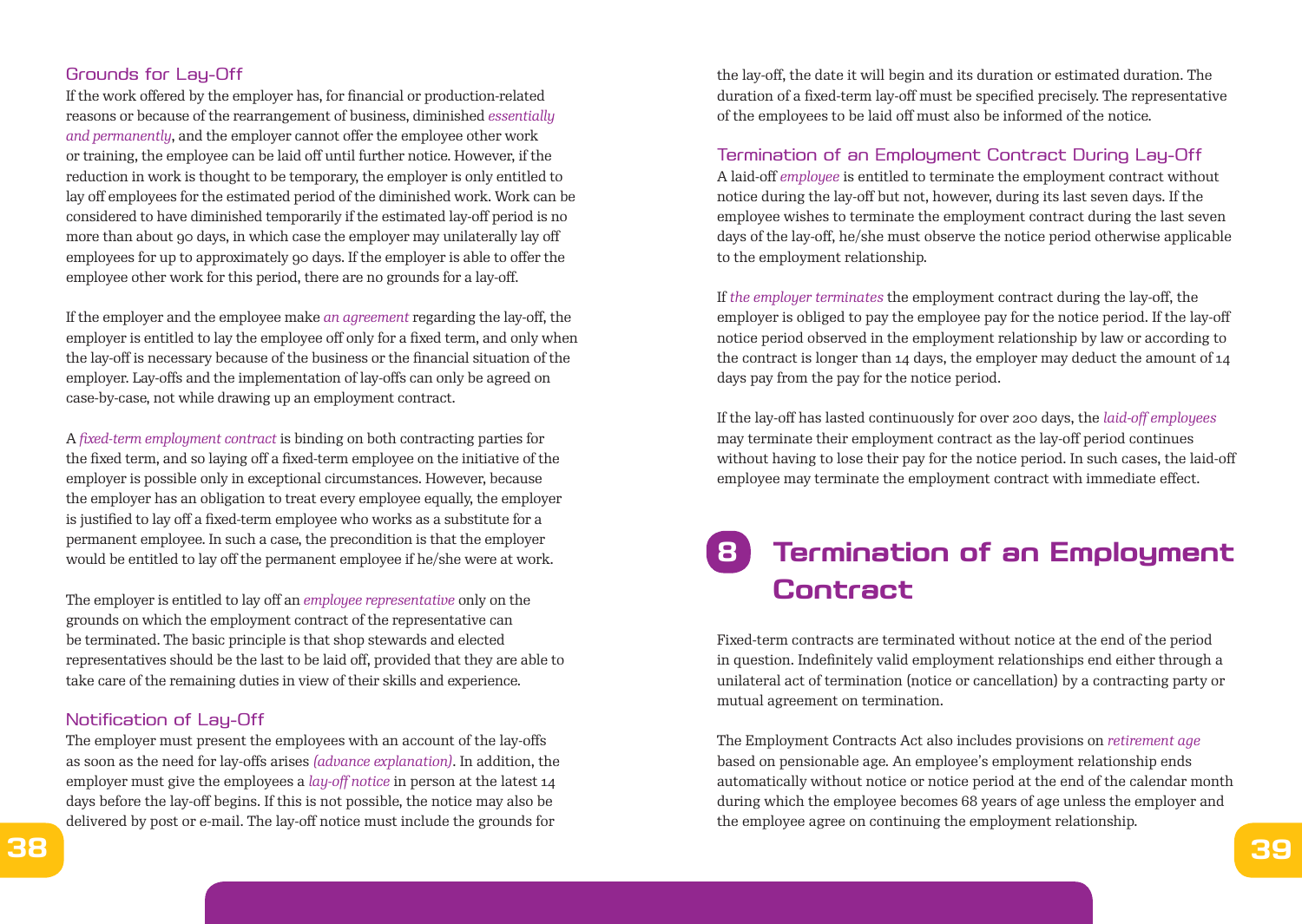Under the Employee Pensions Act, employees have the opportunity to choose their retirement age flexibly between 63 and 68 years of age. Employees deciding to retire before the age of 68 must declare their intention to do so (give notice) in order to terminate the employment relationship. If an employer wishes to terminate an employment relationship before the employee reaches retirement age, grounds for giving notice or cancellation must exist as laid down in the Employment Contracts Act.

# Termination of a Fixed-Term Employment **Contract**

The contracting parties to a fixed-term employment contract are bound by the contract for the duration of the agreement period. Fixed-term employment contracts are terminated without an express declaration of intent at the end of the agreement period or after the agreed, specifically defined work has been concluded. If the duration of a fixed-term employment contract is linked to the absence of another employee, the contract of the substitute is terminated when the permanent employee returns to work. If the employer knows the termination date of the employment contract, the employee must be informed of this immediately. However, a fixed-term employment contract will still be terminated at the end of the agreed term even if the employer neglects the obligation to notify. The employer can, however, become liable for loss or damage caused to the employee because of the negligence.

A fixed-term employment contract may, on the initiative of either contracting party, be cancelled before the end of the agreement period if the grounds provided by the Act are fulfilled. However, a fixed-term contract may not be cancelled during the agreement period if it has no termination clause (except in the case of the employer's bankruptcy, death or a reorganisation procedure). If a fixed-term employment contract has no clause allowing termination, the employer may not terminate the contractual relationship for productionrelated or financial reasons.

# Termination of an Indefinitely Valid Employment Contract

Indefinitely valid employment contracts are terminated by *giving notice*. Thus, the employment relationship ends on the last day of the notice period, which begins after a notice of termination has been presented.

# Grounds for the Termination of an Employment Contract

# Grounds Related to the Employee

The employer may give notice to the employee for reasons concerning the employee himself/herself only if the reasons are *'proper and weighty'*. A proper and weighty reason related to the employee refers to serious violation or negligence of the obligations provided by the employment contract or the Act in a way which essentially affects the position of the contractual parties in the contractual relationship. These reasons include negligence of the obligation to work and obvious carelessness in duties, refusal to work, disobeying orders, dishonesty and lack of trust resulting from it, and unbusinesslike behaviour. In addition, termination also requires that the employee's actions seriously violate the obligations incumbent on him/her under the contract and under the Act. Likewise, the grounds for giving notice may be related to the employee's ability to work if there has been a significant change in this ability that no longer allows the employee to cope with his/her duties.

As laid down in the Act, *prohibited grounds for giving notice* are:

- 1. illness, disability or accident of the employee, unless his/her working capacity has declined substantially and on such a long term basis that it would be unreasonable to require the employer to continue the contractual relationship,
- 2. the employee's participation in industrial action arranged by an employee organisation or in accordance with the Collective Agreements Act,
- 3. the employee's political, religious or other opinions or participation in civil activities or in the activities of any association, and
- 4. the employee resorting to means of legal protection available to employees.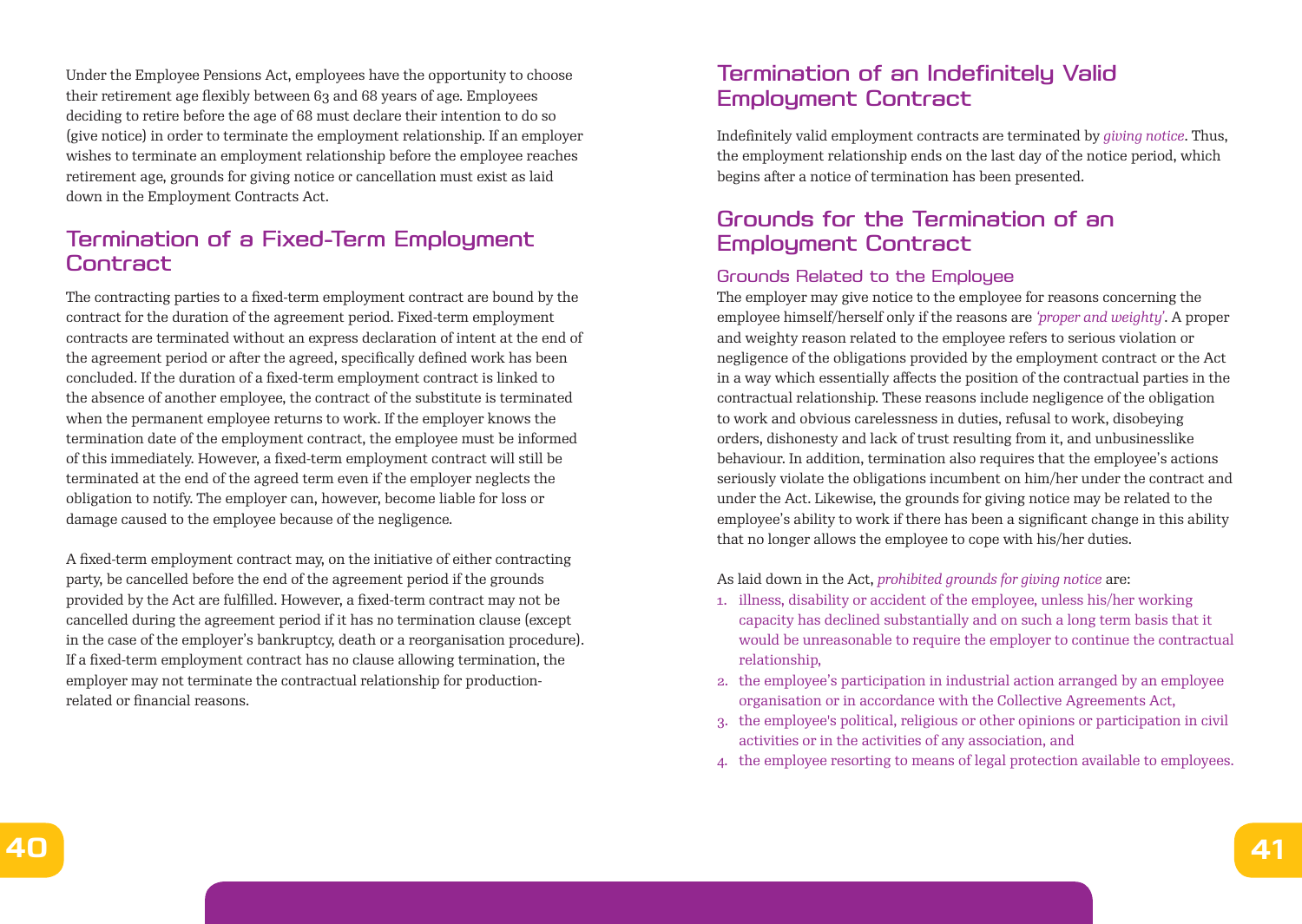# Obligation to Caution Employees

Employees who have neglected or violated their obligations under the employment relationship cannot be given notice before the employer has given them a chance to correct their actions by cautioning them. The obligation to caution applies to any violation of obligations arising from employment relationships. The only exceptions to this are cases where the reason for giving notice is such a serious violation of the employment relationship that it cannot be considered reasonable for the employer to continue the contractual relationship.

# Obligation to Offer Other Work

When assessing the grounds for giving notice for reasons concerning the employee himself/herself, the employer must find out whether it is possible to avoid terminating the employment contract by giving the employee other work. The obligation to offer other work does not, however, apply when the employee has violated his/her obligations so seriously that it cannot be considered reasonable for the employer to continue the employment relationship.

# Production-Related and Financial Grounds for Giving Notice

In addition to grounds related to the employee, the employer may terminate an employment contract on production-related or financial grounds. For these grounds to be 'proper and weighty', the work offered by the employer must have diminished *both essentially and permanently* for financial or productionrelated reasons or because of a reorganisation of the employer's business.

The financial or production-related grounds for termination are not proper and weighty if, before or soon after terminating an employment contract, the employer has hired a new employee for duties similar to those of the terminated employee even though the employer's operating circumstances have not changed during the corresponding period. Similarly, the employer does not have grounds for termination if there has been a reorganisation of work but this has not led to a significant reduction in the work.

In addition to the duration and amount of the reduction in work, the validity of the grounds for termination should also be assessed on the basis of whether the employer can offer the employee *other work* instead of terminating the employment contract. The employer has an obligation to look for other work from the entire employer enterprise or community for employees who are under threat of being given notice. If an employer exercising authority

in personnel matters in another enterprise or community on the basis of ownership, agreement or some other arrangement cannot offer the employees other work, he must clarify whether he can fulfil his obligation to offer work or training by offering the employees work in other enterprises or communities under his authority. The obligation to offer other work is valid until the end of the employment relationship. If an employee is offered work which is not in accordance with his/her employment contract, the terms of the employment relationship will be determined on the basis of the work offered.

The obligation to offer other work also involves *an obligation to provide training*. The employer has to provide all the training necessary in order for the employee to be able to accept the other work. The condition is, however, that the training must be suitable and reasonable in regard to the employer's needs.

Unless it has been otherwise agreed, employees given notice on productionrelated and financial grounds are entitled to paid leave *(re-employment leave)* during the period of notice in order to find a new job or to participate in measures promoting re-employment. Finding a new job involves independent jobseeking or jobseeking initiated by the authorities, as well as job interviews and outplacement counselling. Actions promoting re-employment include drawing up an employment programme, relevant labour education, practical training and learning on the job.

The duration of the leave depends on the length of the notice period of the person given notice, as follows:

| The employee's notice period         | maximum leave (work days) |
|--------------------------------------|---------------------------|
| maximum 1 month                      | ь                         |
| more than 1 month,<br>up to 4 months | 11 I                      |
| more than 4 months                   | חכ                        |

Leave can also be taken as partial work days. Before taking leave, the employee must notify the employer of it and the grounds for taking it and, on request, must present an explanation of the grounds. Taking leave must not cause significant harm to the employer.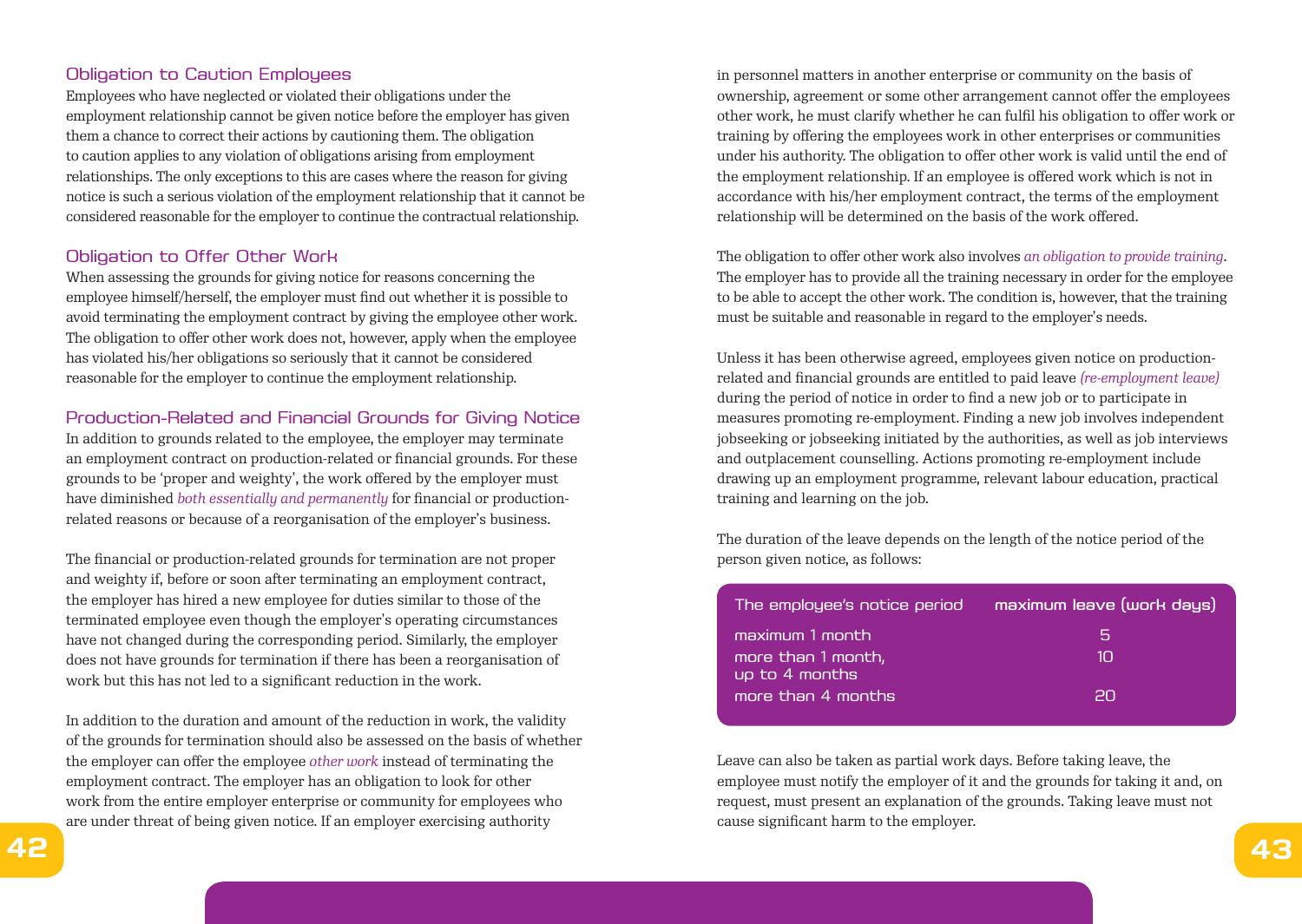# Enhanced Protection against Unilateral Termination in the case of Pregnancy and Family Leave

The employer is not entitled to terminate an employment contract on the basis of the employee's pregnancy or because the employee exercises his/her right to take family leave. If the employer terminates the employment contract of a pregnant employee or an employee who is on family leave, the termination is deemed to have taken place on the basis of the employee's pregnancy or family leave, unless the employer proves that the termination was due to some other reason.

The employer may terminate the employment contract of a pregnant employee or an employee on family leave on grounds due to the employee only if the reason for termination is not related to the employee's pregnancy or family leave. For example, if a dishonest action of the employee is discovered only after the employee has taken family leave, the employer may – if the grounds are proper and weighty as required – give notice to the employee who is on family leave. The employment contract of an employee on family leave can be terminated for production-related or financial reasons only if the employer's operations end completely. These rules do not apply to an agreement-based leave of absence for the employee to take care of a family member or a person close to him or her.

# Protection against Unilateral Termination in the Case of Employee Representatives

The employer may terminate the employment contract of an employee representative on grounds due to the employee only for a proper and weighty reason, and when the majority of the employees whom the shop steward or the elected representative represents give their consent. A shop steward or an elected representative may be given notice for production-related or financial reasons only if the representative's work ends completely and the employer is not able to arrange work for the representative that corresponds to his/her professional skills or is otherwise suitable, or to train the person for some other work.

# Overall Discretion Regarding Grounds for Termination

The adequacy of the grounds for termination is always assessed on the basis of overall discretion, which takes into consideration all the factors influencing each individual case. They may include the duties and position of the employee in the employer's organisation, the nature of the operations of the employer, the seriousness of the employee's actions, and the employee's attitude towards his/her actions. When assessing the adequacy of grounds related to the employee, it must also be considered whether the termination can be deemed a reasonable consequence of the employee's actions violating the contract.

Termination of an Employment Contract by the Employee The employee does not need to have grounds for terminating the employment contract. However, employees must also observe the notice period procedures and the procedures for giving notice when terminating the employment contract.

# Notice Period

An employment contract concluded for an indefinite period of time can be terminated by bringing a notice of termination to the attention of the other contracting party in compliance with the notice period provided by the Act or the employment contract.

The prescribed periods of notice vary according to the uninterrupted duration of the employment relationship. An employment relationship is considered to continue uninterrupted even during, for example, lay-offs and family leave, study leave and job alternation leave, i.e. these periods of absence are also taken into consideration when the duration of the employment relationship is calculated.

The following are the general notice periods that must be observed by employers:

| Uninterrupted duration of the employment<br>relationship | Notice period |  |
|----------------------------------------------------------|---------------|--|
| 1 year or less                                           | 14 days       |  |
| More than 1 year but no more than 4 years                | i1 month.     |  |
| More than 4 years but no more than 8 years               | 2 months      |  |
| More than 8 years but no more than 12 years              | 4 months      |  |
| More than 12 years                                       | .6 months     |  |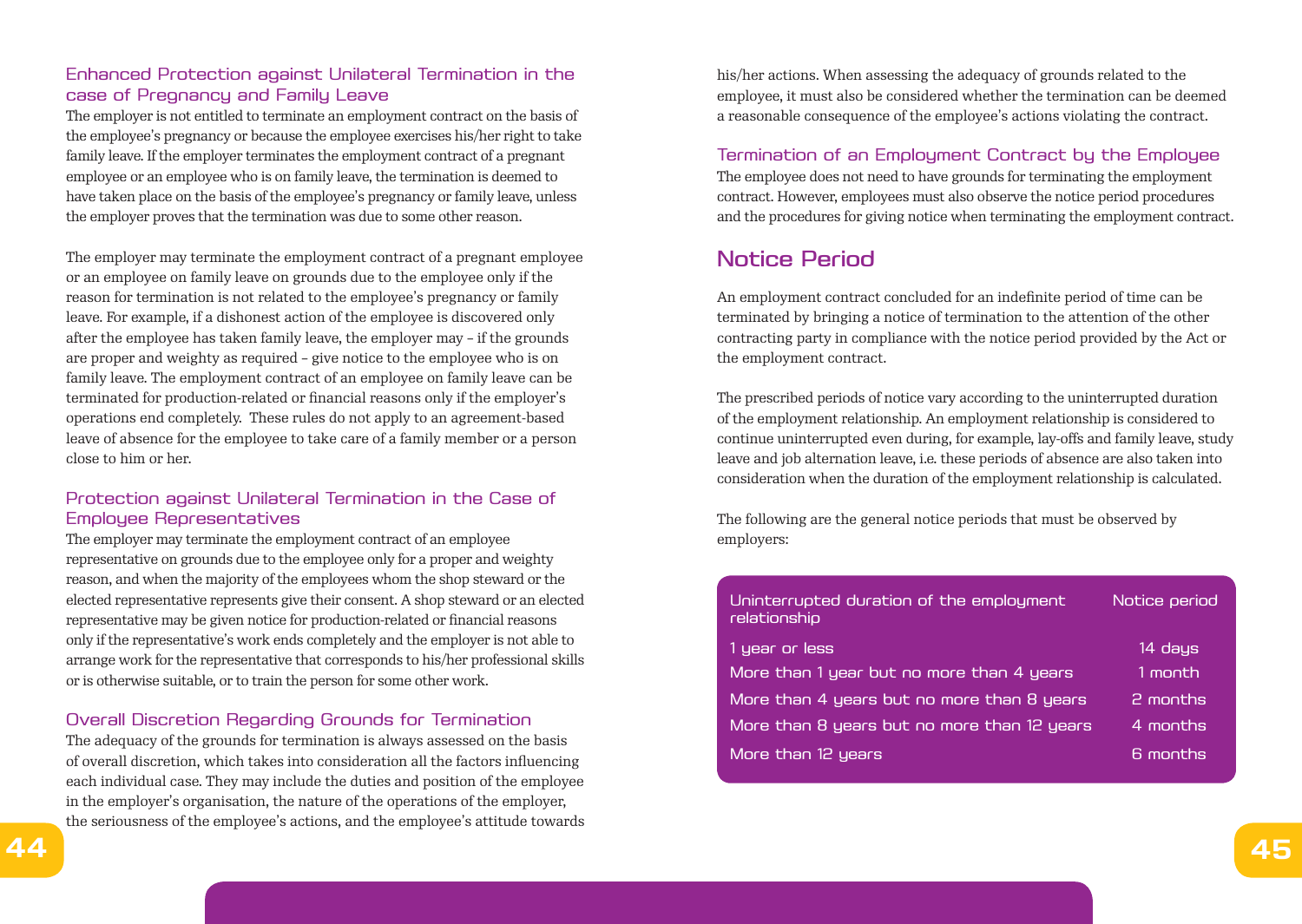The following are the notice periods that must be observed by employees:

| Uninterrupted duration of the employment<br>relationship | Notice period |
|----------------------------------------------------------|---------------|
| 5 years or less                                          | 14 days       |
| More than 5 years                                        | 1 month       |

The employment relationship is terminated at the end of the notice period. If the notice period has been determined as a certain number of days, the date of delivery of the notice of termination is not included in this notice period. If, on the other hand, the notice period is in weeks or months, the employment relationship is terminated on a day of the week or month in question that corresponds (in name or date) to the date of giving notice. If the month in which the notice period ends does not have the same date, the employment relationship ends on the last day of that month.

# Cancellation of an Employment Contract

Cancellation of an employment contract is another way to end an employment relationship. The cancellation of an employment contract is effective immediately. Either of the contracting parties may cancel the employment contract, and the same conditions apply in either case. The contract may not be cancelled without a change in the circumstances of one of the contracting parties that presents a risk or liability and makes it unreasonable to expect that the employer should continue the contractual relationship even for the duration of a period of notice. The grounds for cancellation must always be weightier than the grounds for termination.

The employment contract may be cancelled if the employee or, correspondingly, the employer seriously violates obligations under the employment contract or the Act which have a significant effect on the employment relationship. Because the precondition for the cancellation of an employment contract is that the other party has acted contrary to the contract, the employer is not entitled to cancel the employment contract on production-related or financial grounds.

Similarly, changes in the employee's circumstances do not entitle the employee to cancel the employment contract. In such cases, the employment relationship can be terminated only by giving notice.

If the employee or, correspondingly, the employer has been absent from work or the workplace for a minimum of seven days without giving the other contracting party a valid reason for the absence, the other party may *deem the employment contract cancelled*. Contrary to giving notice or cancellation, deeming the employment contract cancelled does not require that the other party's views have to be heard and that a notice of termination has to be delivered to the other party before the employment relationship is terminated. However, when an employer deems an employment contract cancelled, he must deliver the employee's tax deduction card and confirmation that the employment has ended to the address of the employee.

# Procedure for Terminating an Employment **Contract**

## Existence of Grounds for Termination

In the case of termination on grounds due to the employee, the employer must effect the termination of the employment contract *within reasonable time* after being informed of the existence of the grounds for termination. Cancellation must be made within 14 days of the date on which the contracting party was informed of the existence of the grounds for cancellation.

# Hearing the Views of the Employee when Notice is Given on Individual Grounds

When the employer terminates the employment contract on grounds related to the employee, the employer must provide the employee with *an opportunity to present his/her views* concerning the grounds for termination before effecting the termination.

# Hearing the Views of the Employer when cancelling Employment Contract

Before the employee cancels an employment contract, the employee must provide the employer with an opportunity to be heard concerning the grounds for cancellation.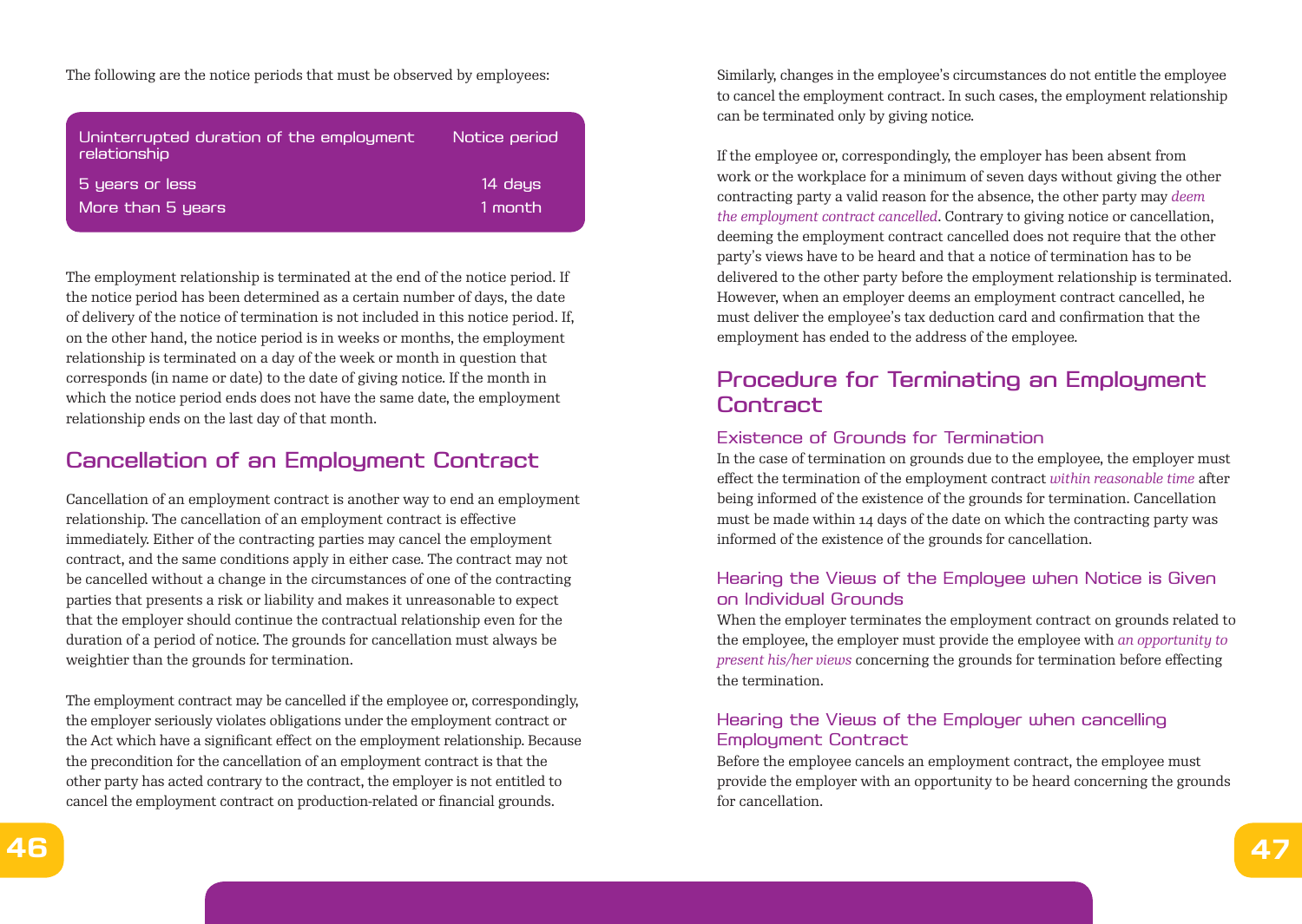# Employer's Duty to Explain when Notice is Given on Production-Related and Financial Grounds

Before terminating an employment contract on production-related and financial grounds, or in connection with a reorganization procedure, the employer must, as soon as possible, explain to the employee the grounds for and the alternatives to being given notice and the employment services available. The employment authorities will identify the employment services available in cooperation with the employer and with the employee representatives in order to facilitate reemployment of the employee.

When an employer gives notice on production-related or financial grounds to at least 10 employees, the employer must notify the employment and economic development office of the notice given to the employees without delay. The employer must append to the notification information on the employee's profession or job descriptions and the date when their employment contracts ends.

A separate brochure (Change Security) gives details of the scheme designed to facilitate re-employment of certain employees who are in danger of losing their jobs or have been given notice.

## Presentation of the Notice of Termination

The notice of termination of the employment contract must be given to the employee *in person*. If this is not possible, the notice may be delivered by letter or electronically. Notice given by letter or electronically is deemed to have been received by the recipient at the latest on the seventh day after the notice was sent.

On the employee's request, the employer must notify the employee *in writing* of the date of the termination of the employment contract and of the information he has concerning the notice or cancellation grounds leading to termination of the contract.

# Re-Employment Obligation

When seeking new employees, the employer is obliged, in certain cases, to offer work to a former employee. The employer's re-employment obligation requires that

- 1. the employer has given notice to the employee on grounds other than those concerning the employee himself/herself, and less than nine months have passed since the termination of the employment relationship,
- 2. the employer needs additional labour for the same or similar tasks as those performed by the employee during the employment relationship, and
- 3. an employee covered by the re-employment obligation still seeks work through the employment and economic development office.

In order to fulfil the re-employment obligation, the employer must ask the local employment and economic development office whether there are any former employees who were given notice by the employer among those seeking work through the employment and economic development office.

# Certificate of Employment

At the termination of the employment relationship, the employer is obliged to give the employee a certificate of employment, if the employee so requests. The certificate must include the duration of the employment relationship and the nature of the employee's duties (a short certificate of employment). At the express request of the employee, the employer must also add the grounds for the termination of the employment relationship and an assessment of the employee's working skills and behaviour (a comprehensive certificate of employment).

To receive a certificate of employment, the employee must submit the request within 10 years of the termination of the employment relationship. However, a comprehensive certificate of employment must be requested within five years of the termination of employment relationship. If more than 10 years have elapsed from the termination of the employment relationship, a short certificate of employment may be given only if this causes the employer no undue inconvenience. Similarly, the employer is obliged to replace a lost or damaged certificate of employment only if this does not cause the employer undue inconvenience. Refusal to supply a certificate of employment will lead to a fine.

# Consequences of Groundless Termination of an Employment Relationship

The compensation arrangements for groundless termination of employment relationships are the same in all cases. The amount of compensation is decided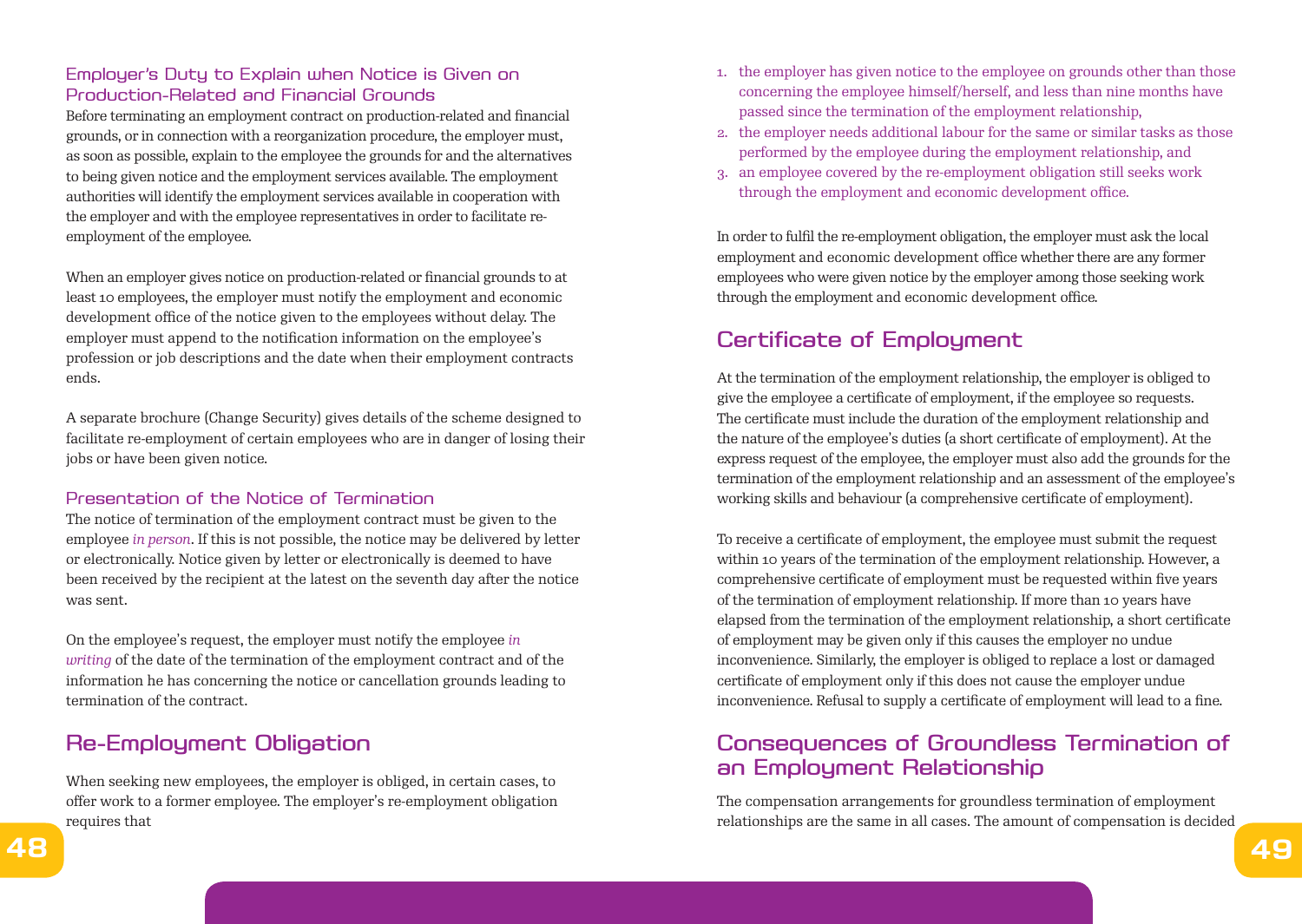on the same basis regardless of whether the employment contract was terminated on inadequate individual or collective grounds, or on the basis of a trial period or general cancellation grounds.

#### Amount of Compensation

The employer can be made to pay a lump sum compensation equivalent to 3 to 24 month's pay. The maximum amount of compensation for shop stewards and elected representatives, however, can be the equivalent of up to 30 month's pay. The provision on minimum compensation cannot be applied to termination due exclusively to changes in the employer's operating conditions (production-related or financial reasons, or termination in connection with a reorganization procedure), or in cases where the employment contract has been cancelled on the basis of the trial period or with inadequate cancellation grounds while nevertheless fulfilling the grounds for termination.

The amount of compensation is determined on the basis of overall discretion, in which the following factors must be taken into account:

- $\bullet$  estimated time without employment, and loss of earnings,
- $\bullet$  the remaining period of a fixed-term employment contract,
- duration of the employment relationship,
- $\bullet$  the employee's age and prospects for finding work corresponding to his/ her profession, or education and training,
- the employer's termination procedure,
- reason for terminating the employment contract due to the employee  $\bullet$ himself/herself,
- the employee's and the employer's circumstances in general, and  $\bullet$
- **o** other comparable factors.

# Coordinating the Compensation with Daily Unemployment Allowance

Various factors are taken into account when deciding on the compensation, such as loss of income due to unemployment. The employer's obligation to pay compensation remains the same even if the employee has received earningsrelated unemployment allowance, basic daily allowance or labour market support. However, in so far as the daily unemployment allowance or the labour market support can be deemed to have already compensated for the damage caused by the termination of the employment relationship, the employee is not entitled to receive compensation from the employer. A court may order the

employer to pay a share of the compensation to an unemployment insurance fund or the Social Insurance Institution.

# **9 General Liability**

### **Employer**

An employer who intentionally or through negligence violates or neglects obligations arising from the employment relationship or the Employment Contracts Act is liable to the employee for the losses thus caused. The employer's liability is *based on negligence*.

In addition to violating obligations provided by the Employment Contracts Act, the employer can also be held liable for violating obligations agreed in the employment contract or collective agreement or provided in other labour legislation, such as the Working Hours Act or the Annual Holidays Act. The employer has *full liability*, which means that he must compensate for all losses caused to the employee by the employer's actions.

#### **Employee**

If the employee intentionally or through negligence violates or neglects obligations arising from the employment contract or the Employment Contracts Act, or causes losses to the employer through his/her work, the employee will be liable to the employer for the losses in accordance with the grounds laid down in the Damages Act.

The liability of the employee arises only if the violation of obligations was through *negligence* and causes losses to the employer. Employees who are responsible only for slight negligence are not liable for the losses thus caused to the employer. The extent of the employee's liability can be reduced.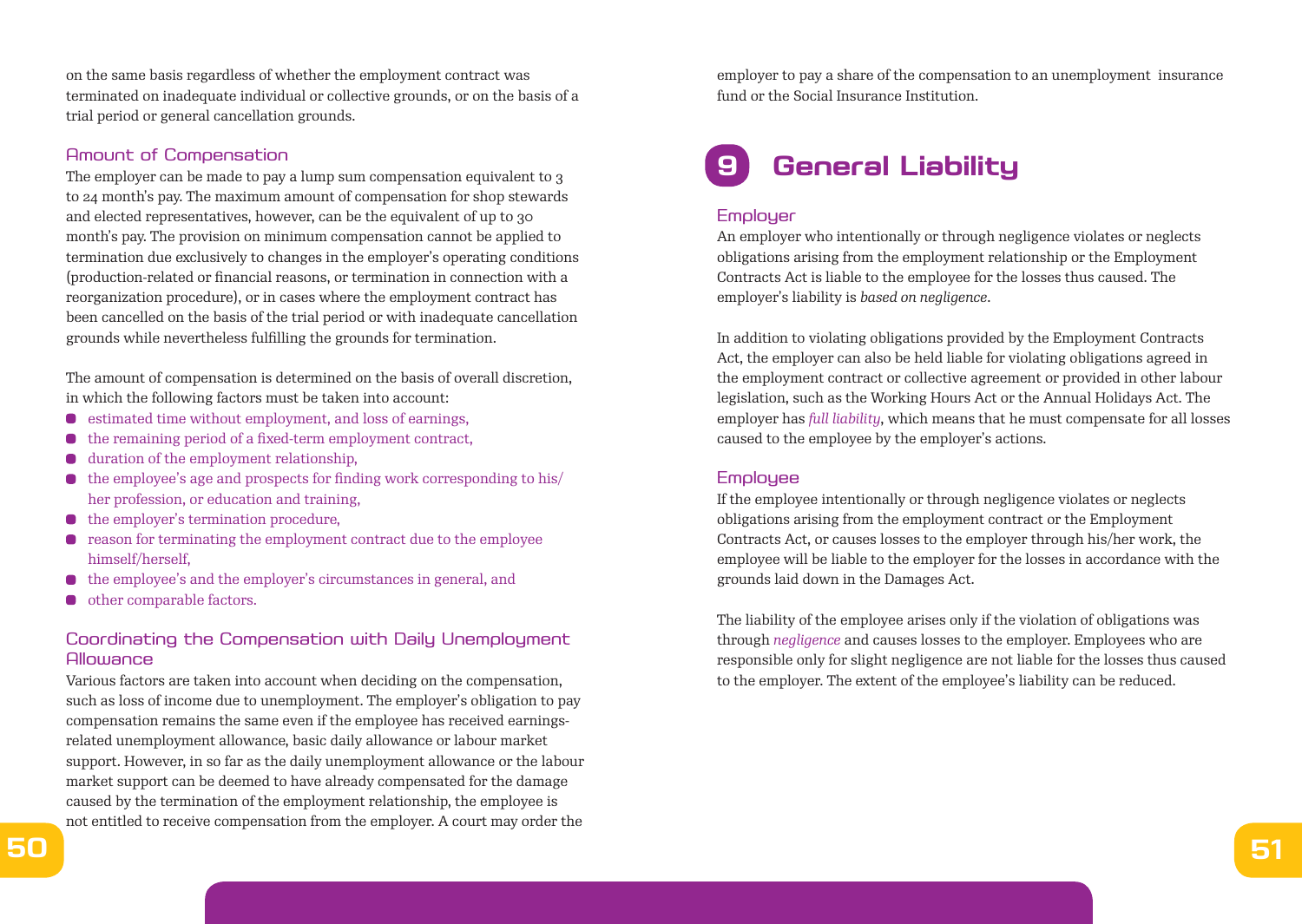

## The Concept of Hiring Out Labour

'Hiring out labour' refers to an agreement-based arrangement whereby the hiring enterprise transfers employees for the use of a customer enterprise (user enterprise) in return for remuneration and the work is directed and supervised by the user enterprise.

When labour is hired out, the relationship between the hiring enterprise, the employee and the user enterprise is 'tripartite'. The relationship between the hiring enterprise and the user enterprise is a contractual relationship of legal obligations between two traders. The relationship between the hiring enterprise and the employee, on the other hand, is an employment relationship; there is no contractual relationship between the employee and the user enterprise. The employee's obligation to work for the user enterprise is based on an employment contract made by the employee and the hiring enterprise and, in connection with this, the agreement of the employee to work for the user enterprise.



## Distribution of Employer's Obligations

When labour is hired out, the employer's obligations with respect to the hired employee become the responsibility of both the hiring enterprise (as the

employer) and the user enterprise, in accordance with the express provisions of the Employment Contracts Act and the Occupational Safety and Health Act. The hiring enterprise is responsible for the obligations provided by labour legislation and employment contracts, whereas the employer's obligations, which directly concern the right to direct and supervise, are the responsibility of the user enterprise.

*The user enterprise* has to ensure that the conditions for work are in order so that the hired employees will be able to perform their work as safely as the other employees of the workplace. During each work period, the user enterprise, in exercising its right to direct and supervise, is responsible for the legality of the working hours applied to the employment relationships of the hired employees. The working hour arrangements must, for example, comply with the obligations concerning rest periods. The user enterprise is also responsible for making sure that the hired employee's working hour documents are properly completed. The user enterprise must provide the hiring enterprise with the information it requires for meeting its employer's obligations.

The most important responsibility of *the hiring enterprise* is the obligation to pay the employees. The enterprise is obliged to pay the employees in accordance with the employment contract or collective agreement, including all annual holiday compensation and additional benefits provided by law or under the employment contract. The hiring employer is also responsible for paying all taxes and payments prescribed to employers and for granting annual holiday. In addition, the employer obligations of the hiring enterprise include providing occupational health care and fulfilling the obligations provided in the Act on Cooperation within Undertakings.

### Minimum Terms of Employment of a Hired Employee

The Employment Contracts Act contains provisions on the minimum terms of employment applicable to the employment relationship of a hired employee. The minimum terms of employment of a hired employee are primarily determined on the basis of the normally applicable collective agreement which is binding on the *hiring enterprise* by virtue of the Collective Agreements Act, or the generally applicable collective agreement applied to the sector of the hiring enterprise. If there is no such collective agreement, the terms of employment of the hired employee are determined either on the basis of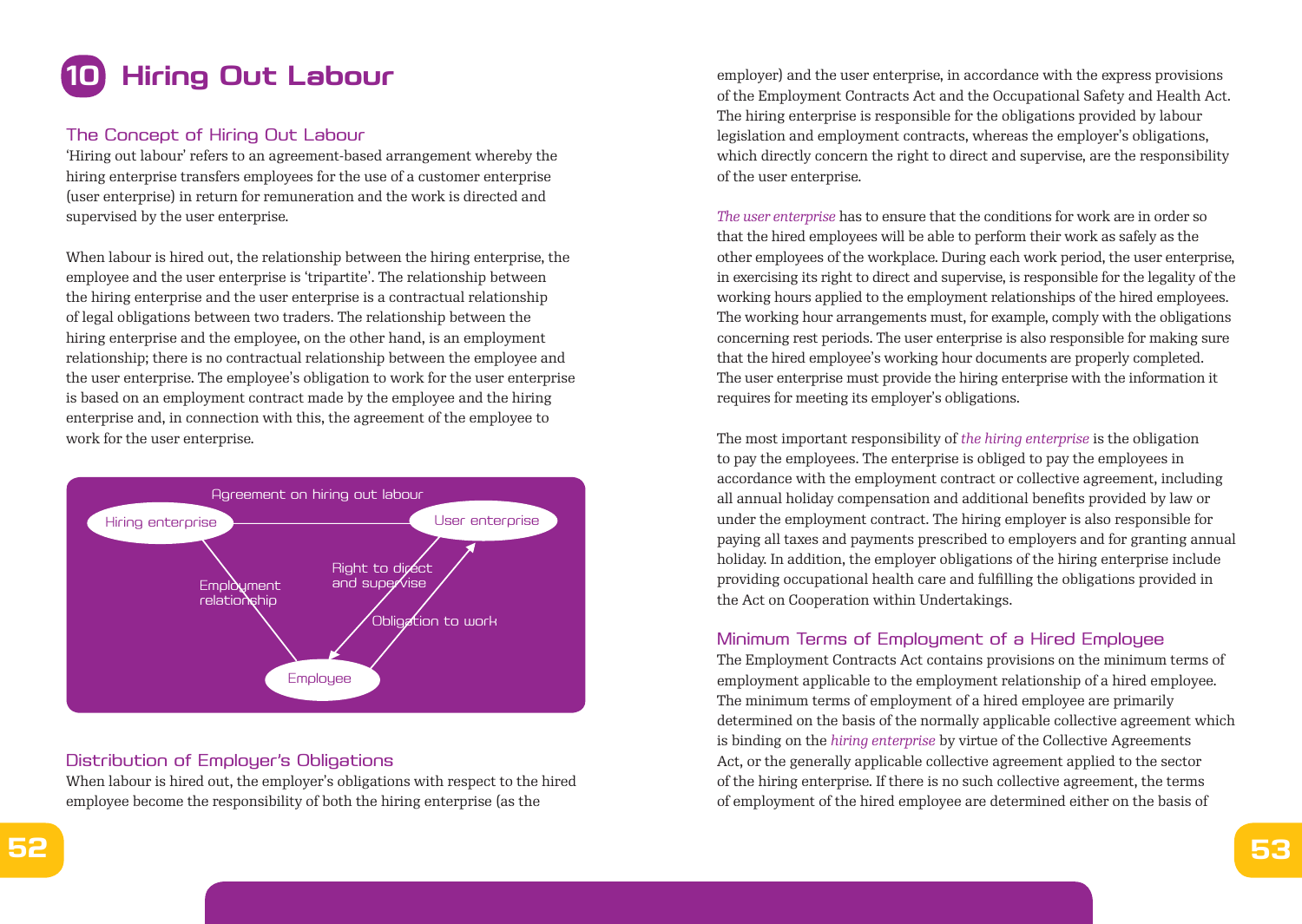the collective agreement applicable to the *user enterprise* as provided in the Collective Agreements Act, or secondarily, on the basis of a generally binding collective agreement applied to the sector of the user enterprise. In such cases, the user enterprise must always apply a collective agreement of the sector in which the employee is currently working.

If the temporary work agency or the user enterprise is not bound by the collective bargaining agreements, the provisions pertaining to the employee's salary, working hours, and annual leave must, at minimum, comply with the agreements or practices binding on, and generally applied by, the user enterprise.

# The temporary agency worker's right to access the user enterprise's services

Temporary agency workers are entitled to access the user enterprise's employee services and common facilities on the terms and conditions under which that enterprise offers these to its own employees, unless different treatment is justified on objective grounds. However, the user enterprise is not obliged to provide financial support for the temporary agency worker's use of such services and facilities.



## **Definition**

Assignment of an enterprise refers to assignment of an enterprise, business, corporate body, foundation or an operational part thereof to another employer if the enterprise or part thereof to be assigned, irrespective of whether it is a central or ancillary activity, remains the same or similar after the assignment. Assignment of an enterprise means assignment of a financial unit that will keep its identity. The provision applies to all private and public enterprises engaged in economic activity, regardless of whether or not they seek profit. Reorganisation of administrative authorities or reassignment of administrative duties from one administrative authority to another is not considered assignment of an enterprise.

In the legal praxis of both Finland and the European Court of Justice, it has been deemed that the assigner and the assignee need not be in a contractual relationship. The assignment may also be implemented in two phases with the help of an external mediator.

A decisive factor in assessing the fulfilment of the criteria for assignment is whether a business entity is assigned in connection with a change of ownership. The following questions need to be asked in the overall discretion applied to this: What kind of an enterprise or business does the assignment concern? Have buildings, movable property or other similar material business property been assigned? How much was the immaterial property worth at the time of the assignment? Have the majority of staff been hired by the new employer? Has the clientele transferred with the business? How similar is the business done after the assignment to the business done before it, and for how long was the business interrupted, if at all? The weighting attached to the different assessment grounds varies according to the nature of the business.

## Impact of the Assignment of an Enterprise on Employment **Relationships**

When the employer assigns an enterprise, the employer's rights and obligations on the basis of employment relationships valid at the time of the assignment are transferred to the new owner or proprietor of the enterprise. Employees are transferred from the service of the assigner to the service of the assignee, and their terms of employment remain the same despite the assignment of the enterprise. If only a part of an enterprise is assigned, only the employees of the assigned part are transferred.

Employees are not entitled to refuse the transfer unilaterally and remain at the service of the assigner. Employees who do not wish to be transferred to the service of the assignee may terminate their employment contracts (observing the shortened notice period provided for by the Act) from the date of transfer. The assignee may terminate an employment contract only on general grounds arising from the employee or on production-related or financial grounds.

The rights and obligations concerning the employment relationships of those employees whose employment relationships are no longer valid at the time of the assignment are not transferred to the assignee. As an exception to this, the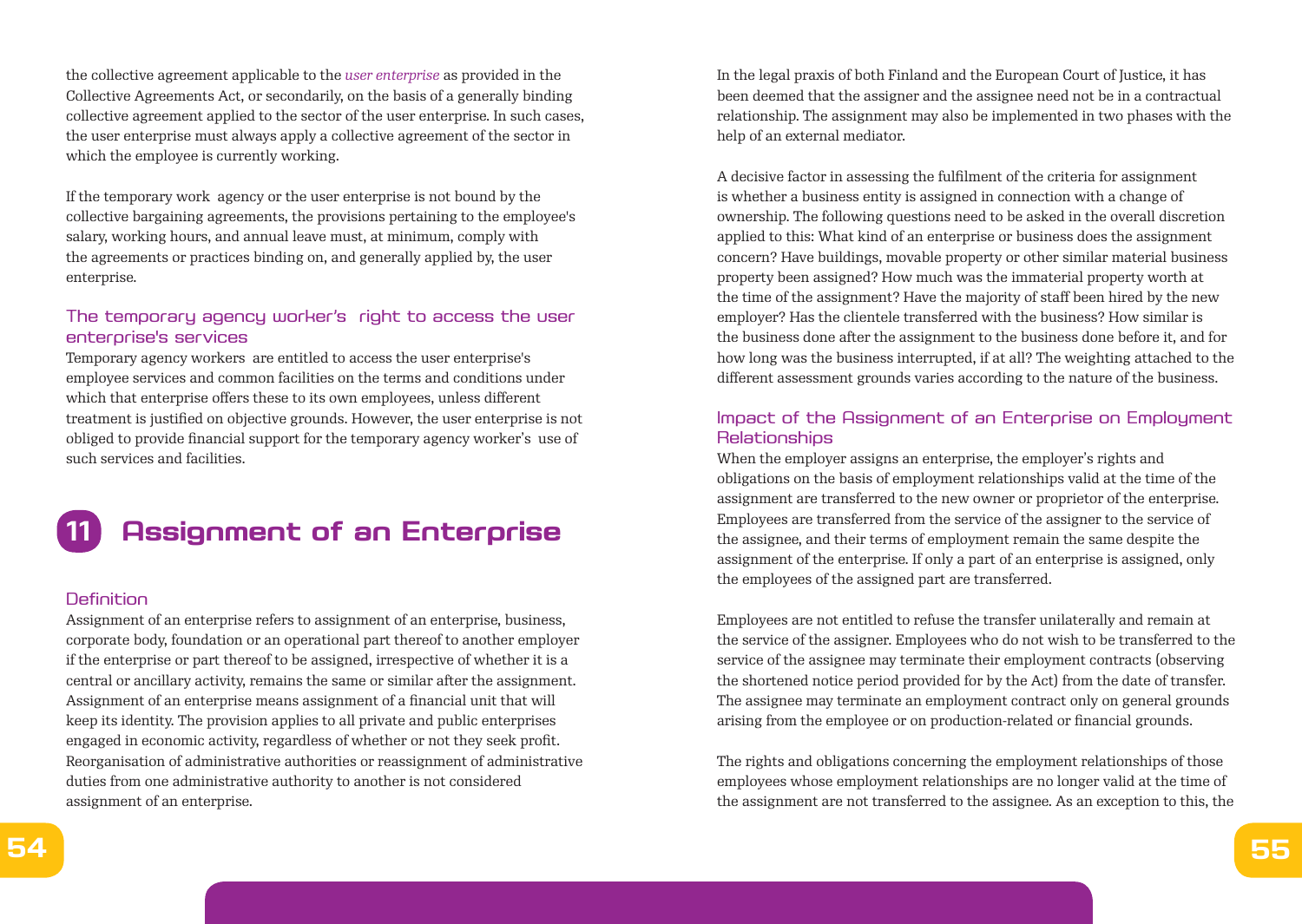assignee's obligation to rehire also applies to employees to whom the assigner has given notice on production-related or financial grounds. The obligation lasts nine months from the date of the termination of the employment contract.

## Liability Distribution between the Assigner and the **Assignee**

The liability to pay employees wages or salaries and other receivables due as a result of the employment relationship passes from the assigner to the assignee at the moment of the assignment. The extent to which the assignee assumes liability will depend on the due dates of the payments in question. The assigner and the assignee are jointly and severally liable for payments which fall due before the assignment, unless the parties have agreed otherwise. The assignee is solely liable for payments which fall due after the assignment.

In the assignment of an estate in bankruptcy, the assignee is not liable for pay or other receivables arising from the employment relationship which have fallen due before the assignment, unless the same persons have or have had authority through ownership, agreement or some other arrangement in the assignee's enterprise and the enterprise which has been declared bankrupt.

# **12 The employer's responsibility when illegal foreign labour is contracted**

Chapter 11 a of the Employment Contracts Act lays down provisions on the joint responsibility of employers in contracting employees who are residing illegally in Finland. The purpose of the regulation is to make illegal immigration and unreported employment less attractive and protect illegal immigrants against exploitation.

The provisions of the above-mentioned chapter apply to employers who contract persons arriving from third countries without a valid Finnish

residence permit. These employers are responsible not only for the normal employment obligations but also for the costs of deporting the employee to his or her country of origin. Employers are also responsible for paying the cost of sending the employee's wages to the country of origin after the employee has been deported. Any wage claims shall cover the previous three months unless the parties can demonstrate that the employee had been contracted for some other term of employment.

The Finnish Immigration Service may order the employer to pay a fine of up to 30,000 euros for contracting a person residing illegally in Finland.

The commissioning party within an employer who has contracted illegal labour may also be liable for paying the fine and the cost of deportation. However, the commissioner is obliged to pay the deportation costs only if he or she has facilitated an illegal employee's arrival or stay in Finland.

# **13 Availability and Enforcement of the Act**

### **Availability**

All employers must make the provisions of the Employment Contracts Act freely available at the workplace. Employers bound by a collective agreement on the basis of the Collective Agreements Act are obliged to make the collective agreement available at the workplaces to which the agreement is applicable. Employers who, on the basis of the provision on generally applicable collective agreements of the Employment Contracts Act, must observe the provisions of the generally applicable collective agreement applied to the sector in question as the minimum terms of employment relationships, must make this generally applicable collective agreement available at the workplace.

The employer may fulfil the obligation concerning availability by posting the legal texts and collective agreement provisions on a notice board. The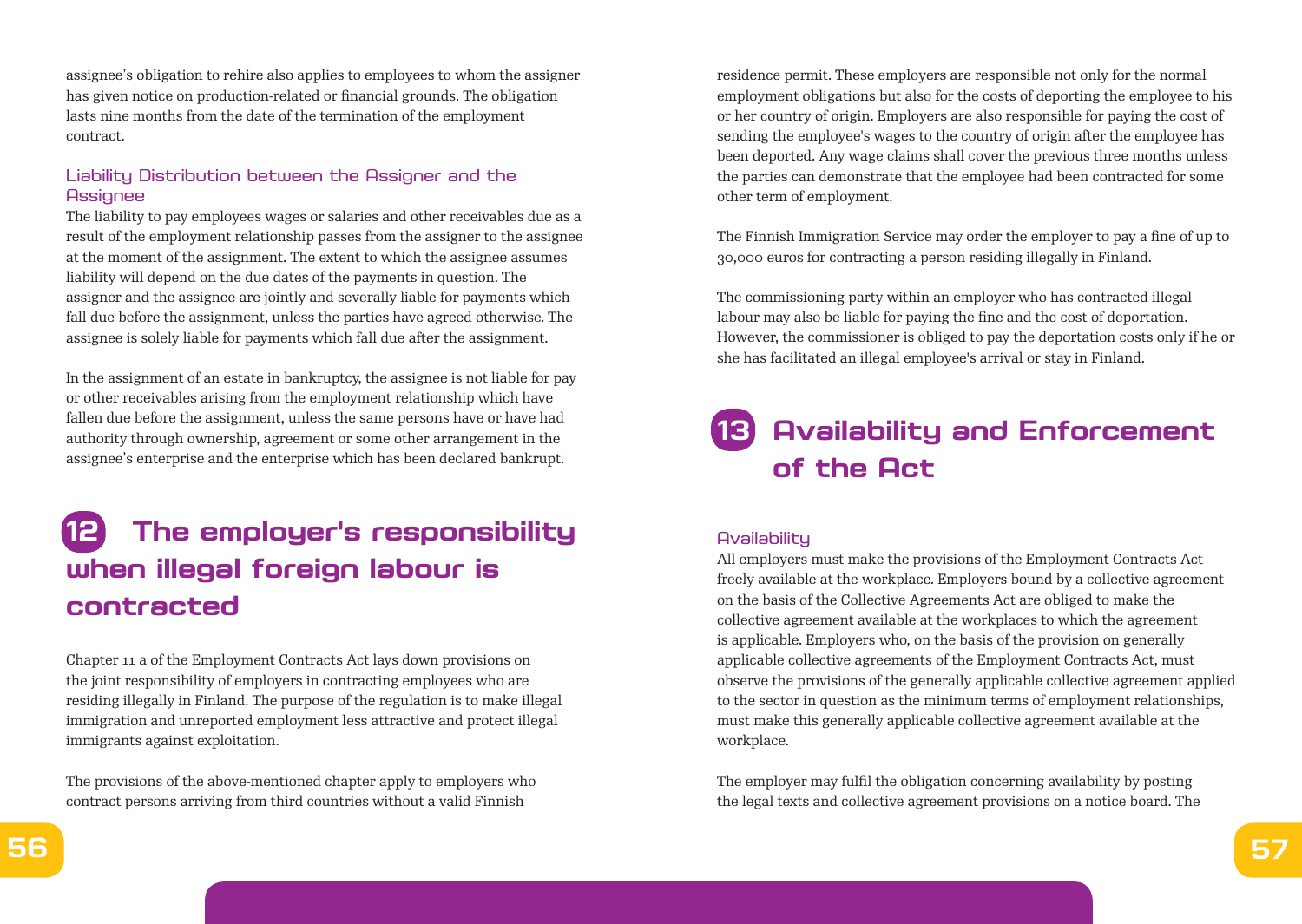obligation may also be fulfilled by making the Act and the collective agreement available to the employees through the internal network (intranet) of the enterprise, for example by posting it on an electronic bulletin board or on the Internet. The Act and the agreement provisions are considered available only if all employees have free access to a computer, the necessary connections, user rights, authorisation and the necessary skills needed to search for electronic information.

#### **Supervision**

Supervision of compliance with this Act is the responsibility of the occupational safety and health authorities working under the Ministry of Social Affairs and Health. When supervising compliance with generally applicable collective agreements, the authorities must act in close cooperation with those labour market organisations which have concluded the collective agreement in question. The employer and employee organisations which have entered into a collective agreement have an important role in interpreting the contents of its individual provisions.

# Additional Information

Legal texts, Government bills, generally binding collective agreements, law translations: www.finlex.fi

- Employment Contracts Act 55/2001
- Act on Confirmation of the General Applicability of Collective Agreements 56/2001
- Non-Discrimination Act 21/2004
- Act on Equality between Women and Men 609/1986
- Young Workers' Act 998/1993
- Act on the Protection of Privacy in Working Life 759/2004
- Personal Data Act 523/1999
- Collective Agreements Act 436/1946
- Act on Co-operation within Undertakings 334/2007
- Occupational Safety and Health Act 738/2002
- Posted Workers Act 1146/1999
- Act on the Contractor's Obligations and Liability when Work is Contracted out 1233/2006
- Sickness Insurance Act 1224/2004
- Damages Act 412/1974

On means of support during family leave: www.kela.fi

Explanatory pamphlets tem.fi, te-services.fi

- Data protection in working life
- For equality, against discrimination
- Guidebook for Temporary Agency Work
- Change Security

Supervision of compliance with labour legislation: Occupational Safety and Health Authorities, www.tyosuojelu.fi